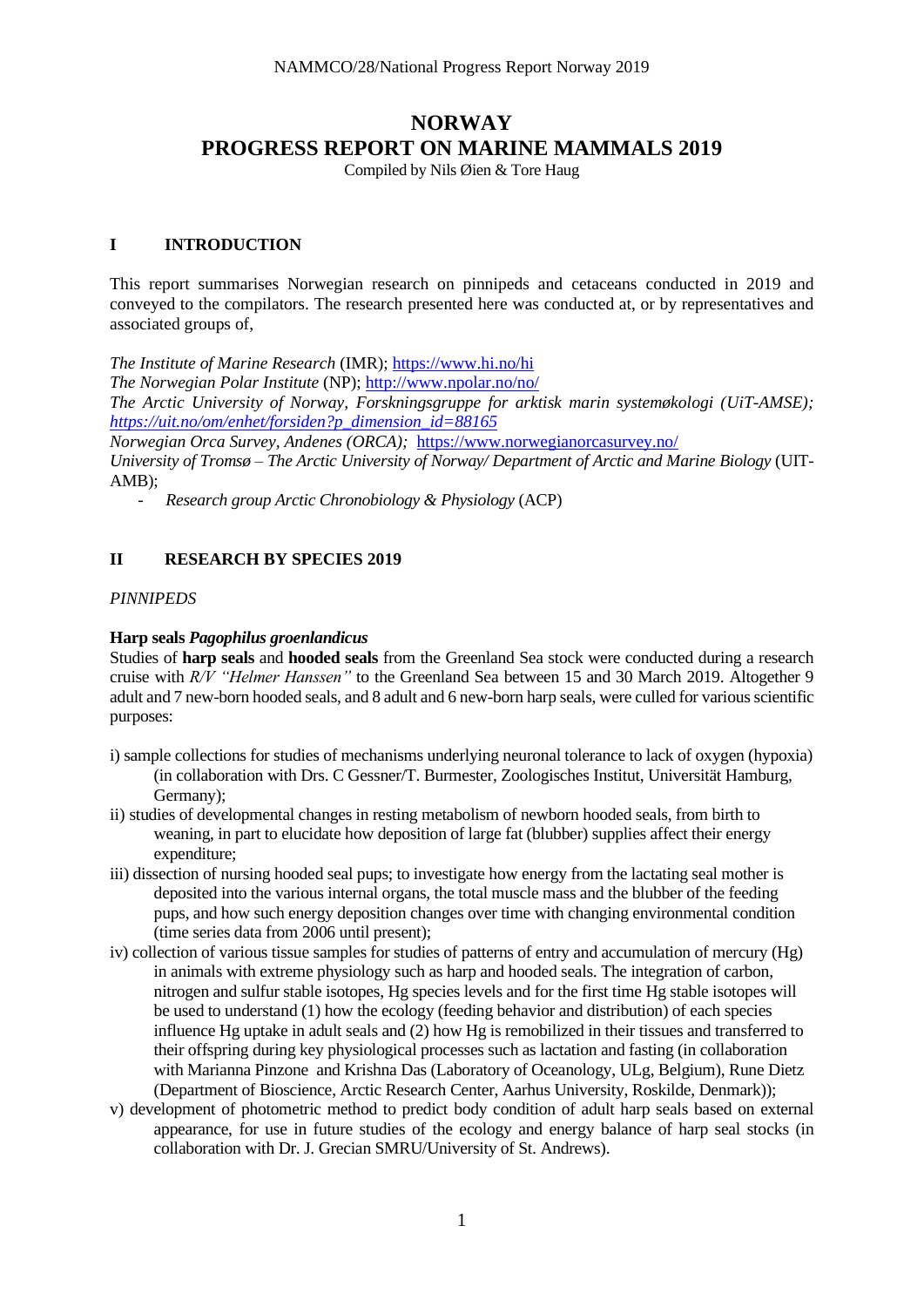vi) Additionally, 6 weaned hooded seal pups were live-captured and transported to Tromsø, where they were maintained in approved sea-water seal tanks at Department of Arctic and Marine Biology, UiT, for use in further studies of adaptations to diving and diving-induced hypoxia.

The described field research was combined with research-based teaching given to 20 students that participated on the cruise, which represents a mandatory part of the course "Arctic Biology" (BIO-2310) at the University of Tromsø -The Arctic University of Norway. (UIT-AMB-ACP).

### **Hooded seals** *Cystophora cristata*

Studies of **hooded seals** and **harp seals** from the Greenland Sea stock were conducted during a research cruise with R/V "Helmer Hanssen" to the Greenland Sea, between 15 and 30 March 2019, as detailed above. (UIT-AMB-ACP)

*In the period* 18 - 31 March 2018 aerial surveys were performed in the Greenland Sea pack-ice (the West Ice), to assess the pup production of the Greenland Sea populations of **harp** and **hooded seals**. One fixed-wing aircraft, stationed in Akureyri (Iceland), was used for reconnaissance flights and photographic surveys along transects over the whelping areas. A helicopter, operated from the expedition vessel (KV *Svalbard*) also flew reconnaissance flights, and was subsequently used for monitoring the distribution of seal patches and age-staging of the pups. The reconnaissance surveys were flown by the helicopter  $(18 - 22$  March) and the fixed-wing aircraft  $(18 - 31$  March) in an area along the eastern ice edge between  $68^{\circ}40'$  and  $74^{\circ}47'$ N. The ice cover was narrow and the edge closer to the Greenland coast in 2018 compared to previous survey years. The reconnaissance surveys were adapted to the actual ice configuration, usually flown at altitudes ranging from 160 - 300 m, depending on weather conditions. Repeated systematic east-west transects with a 10 nm spacing (sometimes 5 nm) were flown from the eastern ice edge and usually 20-30 nautical miles (sometimes longer) over the drift ice to the west. On 27 March, two photographic surveys were flown to cover the entire whelping patch area which was a little more than 60 nm in south-north direction. Due to fog in the northwest areas, these areas had to be re-visited with new transect surveys the following day (28 March). To define the transect lines for this second survey day, data from the ice-deployed GPS beacons were used to account for the ice drift between the two days. In total, 5104 photos were taken during the surveys (3016 photos on 27 March; 2088 photos on 28 March). Combining data from the two survey days gave an estimated pup production of harp seals of 54 181 ( $SE=9$  236,  $CV=17\%$ ), which is significantly lower than estimates obtained in similar surveys in 2002, 2007 and 2012. Estimated hooded seal pup production was 12 977 (SE=1 823, CV=14%) which is lower than estimates obtained from comparable surveys in 2005 and 2007 but comparable with the estimate from the most recent survey in 2012. Current status and catch options for the stocks of harp and hooded seals are being assessed by incorporating the pup production estimates into population models. (IMR).

*The mean age of maturity* (MAM) for Barents Sea/White Sea **harp seals** was estimated at 6.9±0.9 years for 168 females collected during the 2018 molting period in the southeastern Barents Sea. This estimate is not significantly different from the previous estimate from 2006, but about a year lower than the values observed in the early 1990s. The estimated pregnancy rate for the 2018 Barents Sea/White Sea sample was  $0.91\pm0.06$ . This is the highest pregnancy rate among the available estimates for this population, but it is only significantly different (P<0.001) from the minimum value of 0.68 from 2006. Estimates of pregnancy rates are based on the presence/absence of a regressing *corpus luteum* in ovaries examined during the molting period and may be overestimates as they may not take potential late term abortions into account.

**Harbor seals** were counted along the entire mainland Norwegian coast at known haul-out sites during the molting period from mid-August to early September 2011-2016. In 2011 and 2012, molting areas from Rogaland to Finnmark counties and in Østfold county were covered by aerial photo surveys. Usually three independent surveys were conducted. In 2016, an electric drone (helicopter) was used to photograph harbor seal colonies along the Norwegian Skagerrak coast. Visual counts using binoculars from small boats and land were also carried out in areas not covered by aerial surveys, or where results from the aerial surveys seemed to be incomplete. The surveys revealed a total minimum population of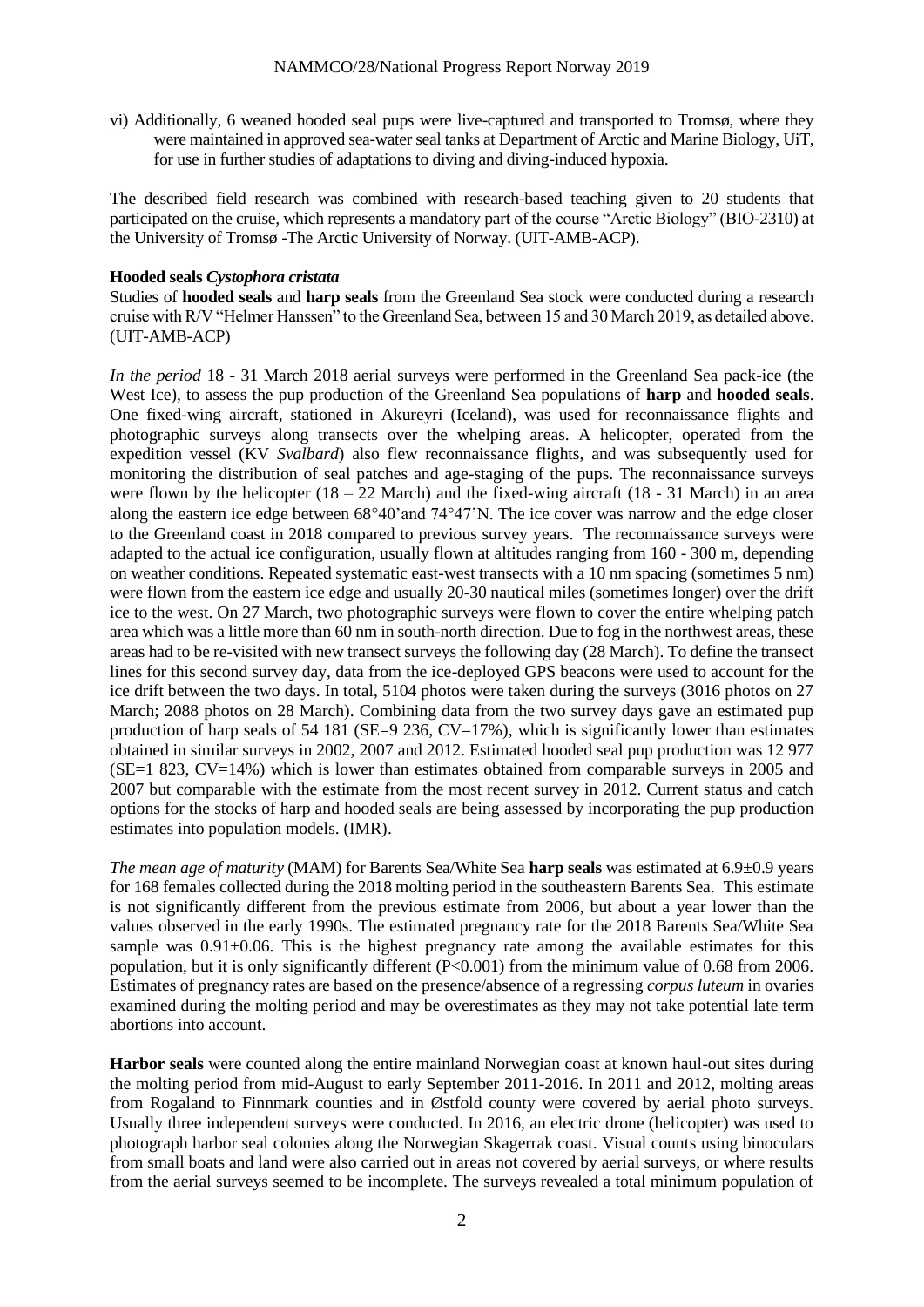7712 harbor seals along the mainland Norwegian coast in 2011-2016. In western Finnmark, 395 harbor seals were counted in 2013. West Finnmark was not covered in the two previous surveys. The count of 7317 harbor seals (not including West Finnmark) seems to be a small increase compared to 6938 in 2003-2006, but slightly lower than 7465 in 1996-1999. In 2017, 2018 and, counting surveys (drone and visual counts) were conducted from the southernmost peak (Lindesnes) in Norway and along the west coast, including the counties Vest-Agder, Rogaland, Sogn & Fjordane,Møre & Romsdal and Trøndelag. The total numbers of harbour seals in each of the counties from Møre and southward were approximately similar with the results in the previous counting period (2011-2015) but increasing in Trøndelag. In the southern Oslofjord 5 harbour seals were tagged with GPS phone tags in mid Nowember. The seals have since tagging been moving more into the Oslofjord and some south to Swedish areas. (IMR).

To obtain knowledge of feeding habits and prey consumption of **grey seals**, data were sampled in selected areas along the Norwegian coast. Prey were recovered from 182 grey seal gastrointestinal tracts and 199 faecal samples, collected during1999–2010 in Finnmark, Nordland and Rogaland counties. The most important prey were saithe *Pollachius virens*, cod *Gadus morhua* and wolffish *Anarchichus* spp. Wolffish was mainly eaten by seals  $\geq$  five years old. Otherwise, the data did not suggest important temporal or spatial variations between the main prey items in the grey seal diet. However, capelin *Mallotus villosus* was eaten during spring in Finnmark suggesting that seasonally abundant pelagic fish species could be regionally important. Total annual grey seal consumption of various species was estimated using bio-energetic modelling. The input variables were seal numbers, energy demands, diet composition in terms of biomass and energy densities of prey species. Assuming the observed grey seals diet composition in the sampling areas were representative for the diet along the Norwegian coast, the mean total annual consumption by 3850 grey seals was estimated to be 8084 tons in Norwegian waters; saithe (3059 tons), cod (2598 tons) and wolffish (1364 tons) were consumed in highest quantities. (IMR, UiT).

#### **Walrus (***Odobenus rosmarus)*

Forty walruses were previously equipped with GPS loggers (20 in 2014 and 20 in 2015) on their tusks. These loggers log one GPS position per h and download these data to receiving stations that are places on different haul-out sites (in masts that were initially deployed for a camera surveillance project). The longevity of the batteries in the loggers should be minimum 5 years. The receiving stations were visited and serviced summer 2019 and GPS data from walruses were collected. This project is mainly funded by the Norwegian-Russian Environmental Commission. (NP).

#### **Ringed seals (***Pusa hispida)*

Twenty-three ringed seals were collected from the Isfjorden area, Svalbard, to the Norwegian Environmental Specimen Bank. Data on morphometrics, age, sex and various tissue are delivered to this Specimen Bank. (NP).

# *CETACEANS*

### **Minke whales** (*Balaenoptera acutorostrata)*

During the period 18 June to 12 August 2019, a sighting surveys was conducted with the chartered vessel *Acc Mosby* in the Svalbard area - the IWC *Small Area ES*. In addition, the fjord *Balsfjord* in northern Norway received coverage as part of a feasibility study of surveying for harbour porpoises in inner coastal waters. This was the last year of the six-year survey period 2014-2019 to cover the northeast Atlantic to provide a new abundance estimate of **minke whales** every sixth year as part of the management scheme established for this species. A total of 3,729 nautical miles was surveyed with independent double platforms on primary effort in the four offshore blocks ES1-ES4. During primary search effort, the number of observations from the primary platform (crow's nest) was 78 sightings of **minke whales**. Sightings of other cetacean species include **fin whales** (174 primary sightings), **humpback whales** (97 primary sighting), **Lagenorhynchus spp. (**198 primary sightings, of which 159 were **white-beaked dolphins** and 39 were unidentified to species), **sperm whales** (15 primary sightings), **Northern bottlenose whales** (3 primary sightings) and h**arbour porpoise** (1 primary sightings). In Balsfjorden 52 primary observations were made of harbour porpoises. In addition, 56 harp seals were recorded around Svalbard. (IMR).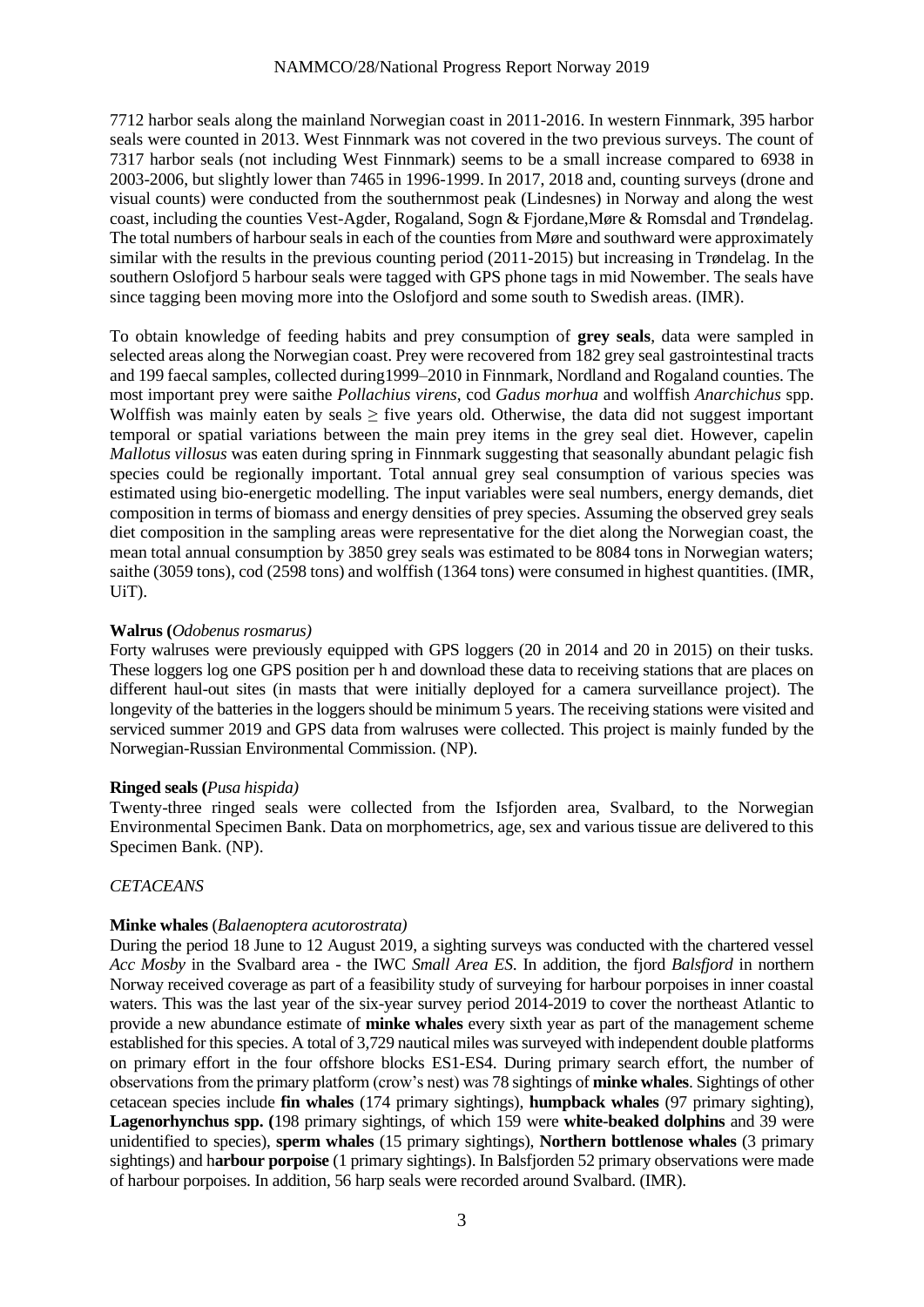Minke whale catch data for the 2019 season have been computerised and evaluated. (IMR).

During the commercial catch operations on feeding grounds in Norwegian waters, body condition data (blubber thickness and girth) have been collected from 13,216 **common minke whales** caught in 1993- 2018. Using this time series to investigate associations between body condition and time/area in minke whales, several statistical approaches were applied. The analyses revealed a significant negative trend from the start until 2015. After 2015, the trend was reversed and body condition values increased significantly. It has previously been suggested that there may be a link between the decreased minke whale body condition and the abundance of the Barents Sea cod stock which increased to a record high level between 2006 and 2015. Recruitment to the cod stock in more recent years has been low with a subsequent and continuous decrease in the total stock after 2015 to a current level which is presumably approximately 60% of the 2015 level. Interestingly, the observed common minke whale body condition was at its lowest in 2015, whereafter it has increased. This may support a connection between cod abundance and feeding conditions for other top predators such as common minke whales. (IMR).

A joint paper was issued with a first review of baleen whale ecology in high-latitude marine ecosystems of both the north Atlantic and north Pacific. Oceanographically, these sectors offer four contrasting habitats to baleen whales: (i) a broad-deep-strait and deep-shelf inflow system in the Northeast Atlantic (NEA), (ii) a combination of inflow and outflow systems north of Iceland in the central North Atlantic (CNA), (iii) an outflow shelf and basin in the Northwest Atlantic (NWA), and (iv) a narrow-shallowstrait inflow shelf system in the Pacific sector. Information on baleen whale ecology from visual and passive acoustic surveys, combined with available telemetry and diet studies, show contrasting patterns of baleen whale occurrence among sectors. In brief, arctic and subarctic waters in the Atlantic sector support a far greater number of seasonally migrant baleen whales than the Pacific sector. Thousands of **humpbacks, fin** and **common minke** whales occupy the diverse habitats of the Atlantic sector. These species all exhibit flexible diets, focused primarily on euphausiids (krill) and forage fishes (e.g., capelin, herring, sand lance), which are now responding to ecosystems altered by climate change. Conversely, the Pacific sector supports a far greater number of arctic-endemic **bowhead whales** than the Atlantic sector, as well as a large population of seasonally migrant **gray whales**. Currently, differences in migratory timing and, to a lesser extent, foraging behaviors, serves to restrict prey competition between the arctic-endemic bowhead whale and seasonally migrant baleen whale species in both sectors. Regional aspects of changes in prey type and availability will likely impact future migratory timing, habitat selection, body condition and diet of baleen whales. Tracking variability in these attributes can provide valuable input to ecosystem models and thereby contribute the sentinel capability of baleen whales to forecasts of future states of high latitude marine ecosystems. (IMR).

The "*weShare*" project examines the causes and consequences of the massive herring superabundance events that took place in the Kaldfjord/Vengsfjord system over 5 winter seasons between 2013 and 2017. The project has 1) carried out extensive and repeated echosounder surveys for herring approximately monthly every season (Oct-Feb) to study the dynamics and estimate the biomass of herring, 2) used advanced electronic accelerometer/camera tags, attached with suction cups to ~25 **humpback whales**, to study in detail their foraging behavior, estimate their prey consumption rates, and estimate their body condition, 3) carried out a pilot study to evaluate the use of aerial drones to estimate whale abundance, and 4) supported the collection of photo IDs of humpback whales. Details of the project were presented in previous annual reports, and here we focus on highlights from 2019.

No new field activities have been undertaken since the whales moved north towards Skjervøy in 2017- 2018. 1) Echosounder data for herring have been processed and converted to spatial time-dynamic maps of estimated herring abundance and distribution throughout the fjord system, using novel state-of-theart spatiotemporal modelling tools. These are used to provide an estimate of changes in abundance both throughout and between seasons. 2) We have developed a novel approach for detecting feeding events of humpback whales from both high-resolution 3D acceleration data and from 2D time-depth dive data. This approach can be used to pinpoint feeding lunges in space and time and can be converted to herring consumption estimates by linking it to the underlying spatiotemporal maps of herring abundance and distribution. Preliminary results from this work was presented at the 2019 World Marine Mammal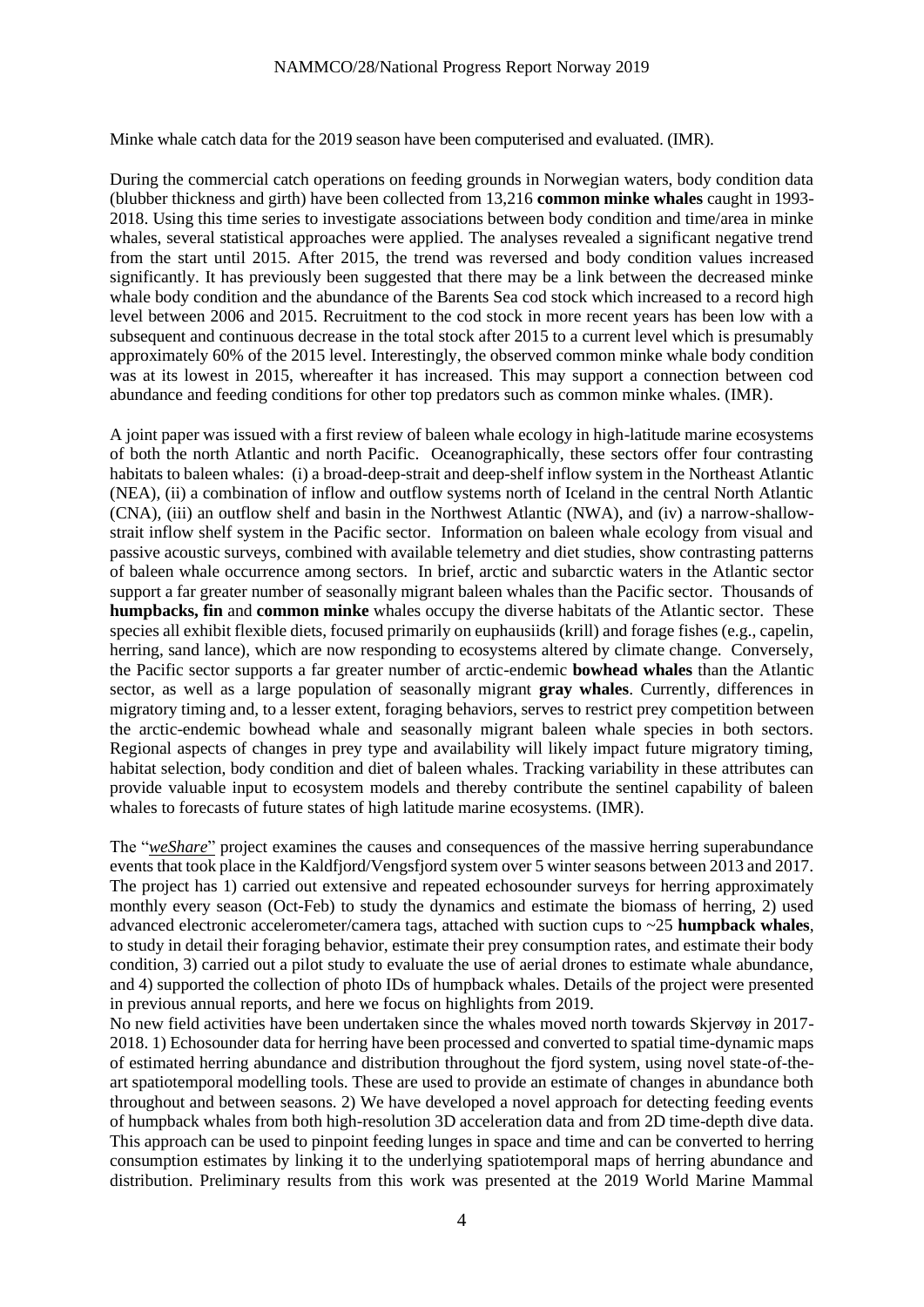Conference in Barcelona, Dec 2019 (Biuw et al. 2019). One Master's student is currently working fulltime on further refining these analyses. 3) The pilot study on the use of drones for whale monitoring made direct contributions towards a review paper on the use of autonomous vehicles for the monitoring and detection of marine fauna (Verfuss et al. 2019). 4) Work on the photo-ID database has been continued, mainly through the RFFNOR funded Whalefeast project. One masters student is now assisting the catalogue curator, to bring the catalogue up-to-date and available for analyses. (UiT, IMR).

Studies **harbour porpoise** ecology and population biology, based on samples obtained from bycatches in 2016 and 2017, were continued in 2018 and 2019. In December 2019, a workshop report on the "Status of Harbour Porpoises in the North Atlantic" was published. Also, two manuscripts on pollutants and population structure were submitted and both has been accepted for publication. The conclusions of the first study can be summarized as follows: The concentrations of phthalate metabolites were higher in animals inhabiting waters adjacent to areas with higher human activity and populations. The amount of phthalic acid was negatively associated with the body size, while gender differences were not identified. The study indicates that the harbour porpoise can be potentially used as tracers of phthalate (plasticizers) pollution in the marine environment. As for the second study, it was concluded that the 134 individuals analyzed did not reveal any spatial structure i.e. only the existence of one population of harbour porpoise in Norwegian coastal waters. However, a more extensive sampling, both in terms of numbers of individuals and in geographic scope, preferably covering both sides of the Atlantic, would be essential to elucidate the genetic structure of harbour porpoises. (IMR, UiT).

In January and February 2019, the International Synoptic Krill Survey of Area 48 was carried out to obtain updated estimates of krill abundance and distribution almost 2 decades after the previous synoptic survey in 2000. As part of this latest survey, observers from IMR and partner institutions (British Antarctic Survey) were accompanying three of the five survey vessels (R/V Kronprins Haakon, F/V Cabo de Hornos and RRS Discovery), and were responsible for carrying out visual observations of key krill-dependent **marine mammal species** throughout the surveys. Initial results suggest a close correspondence between the distribution of krill and the distribution of whale sightings, with clear hotspots being encountered within the Bransfield Strait, around South Georgia and in the main krill fishing areas north of the South Orkney Islands. Early results are presented in the cruise report [\(https://www.hi.no/hi/nettrapporter/rapport-fra-havforskningen-en-2019-21\)](https://www.hi.no/hi/nettrapporter/rapport-fra-havforskningen-en-2019-21). In total, 1241 whales, 670 seals and 492 penguins were recorded, with **humpback** and **fin whales** being by far the most dominant species. Humpback whales dominated in Bransfield strait and along the north coast of South Georgia, while fin whales dominated around the South Orkneys. Large mixed groups of fin and humpback whales were recorded in a region southwest of South Georgia, in a distinct patch to the NE of South Georgia, and along the southern flank of the shelf break south of the South Orkneys. Sightings for fin whales, and to some degree humpback whales, were sufficient for obtaining reasonable abundance estimates for the Scotia Sea region. These estimates are currently being validated and will be presented at the SORP (Southern Ocean research programme) workshop in association with the International Whaling Commission meeting in May 2020. While results for humpbacks agree well with recent reports about this species having recovered to close to pre-whaling numbers, our results for fin whales suggest that also this species has undergone a dramatic recovery in recent decades. (IMR).

*Food safety and development of PCB methodology:* Norwegian and Icelandic authorities have since 2015 participated in trilateral meetings, at different levels, between Norway, Iceland and Japan regarding the regulations for import of whale products to Japan. In 2019 the work and discussions in the trilateral meetings held in Tokyo in February 2019 between Japan, Iceland and Norway have resulted in several agreements related to whale meat and health supplements from whale products. In 2020 IMR in cooperation with other institutions and industry plan to initiate research projects on health effects of whale products. (IMR).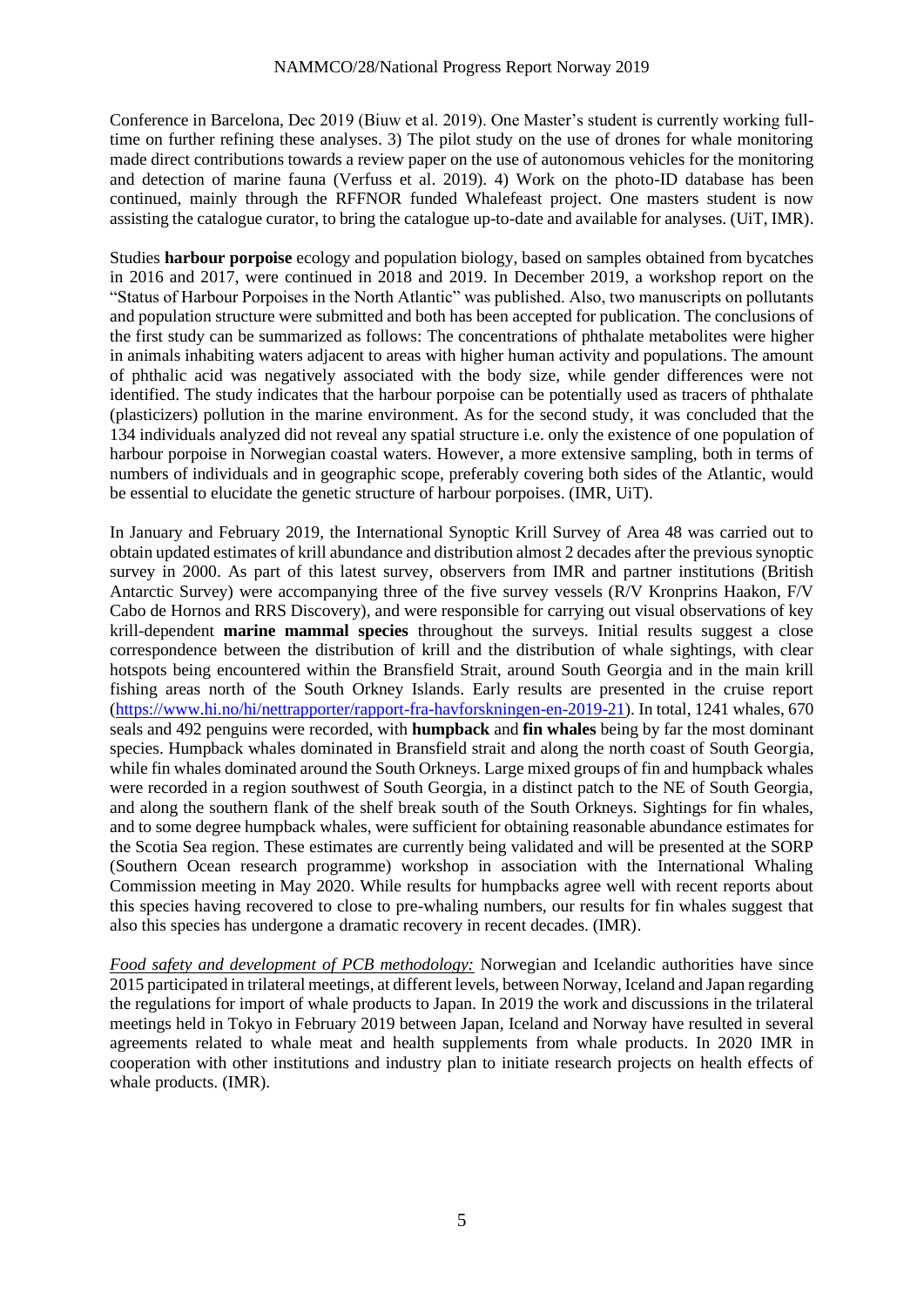#### *Other cetaceans*

### **Killer whales** (*Orcinus orca*)

The review on current status of knowledge and threats to North Atlantic killer whale populations, as ordered by NAMMCO in 2018, was published in *Mammal Review* (Jourdain et al. 2019a). (ORCA).

As part of an ongoing research project on killer whale foraging ecology in Norway, photo-identification data and prey remains have been collected throughout the year in Andenes since 2013. Molecular identification of prey species foraged upon in spring enabled documenting a new prey species to this killer whale population: the lumpfish (*Cyclopterus lumpus*). More specifically, 75 photo-identified killer whales have returned to Andfjord in spring for temporary residency and foraging upon lumpfish as the fish migrates to coastal habitats for spawning. These whales are also known to be herring-eaters from winter observations in the same years. This study is therefore the first documentation of individual killer whales seasonally switching between alternative resources. Results were published in *Mammal Science* (Jourdain et al. 2019b). (ORCA).

As a multi-disciplinary approach to the investigation of ecological variations in killer whales, dietary markers were used in biopsy samples of killer whales for which sighting and predation history were available. Results were used to supplement field observations and to further conclude on level of specialization on pinniped prey. Results will be available in 2020. (ORCA).

In collaboration with Fiskeridirektoratet, NOS successfully rescued a pair of mother-offspring killer whales that was naturally entrapped in Sildevannet on Lille-Skorøya in November 2019 (ORCA).

#### **Bowhead whales** (*Balaena mysticetus*)

A satellite tag was deployed on 1 bowhead whale in the Framstrait September 2019.The tag were deployed from a helicopter with FF Kronprins Haakon as a base ship. A, biopsiy for genetic studies was also collected from this individual. (NP).

Seven acoustic recorders (AURALs) listening for bowhead whales, white whales and narwhals (but also other species- and anthropogenic sounds) were served and redeployed during autumn 2019 at various locations in the Svalbard area. (NP).

#### **Narwhals** (*Monodon monoceros*)

Biopsies from 6 narwhals were collected in the drifting ice in the Framstrait from a helicopter with FF Kronprins Haakon as a base ship. These will be used for genetic and diet studies. (NP).

#### **White whales** (*Delpinapterus leucas*)

NOS was charged by Fiskeridirektoratet to monitor and feed Hvaldimir, the beluga whale, when he was in the harbor of Hammerfest in May-July 2019. The intervention aimed at promoting the whale's welfare and assisting the town in handling the situation. A flexible food base allowed a quick recovery in the animal's body condition and promoted more active behaviors. Monitoring of Hvaldimir's activities using camera tags (attached with suction cups) suggested increasing interest for live fish and foraging attempts. Hvaldimir left Hammerfest on July 19 and has been swimming on his own ever since. NOS is remotely monitoring Hvaldimir's whereabouts and has gone onsite regularly for visual assessments of body condition and collection of fecal samples (ORCA).

#### **Blue and fin whales** (*Balaenoptera musculus and B. physalus*)

Satellite tags were deployed on 25 fin whales on the west coast of Svalbard with Polarsyssel as the base ship. All tags were deployed from a helicopter. In addition, biopsies for various investigations (genetics, diet and pollution) were collected from one blue and one fin whale. (NP).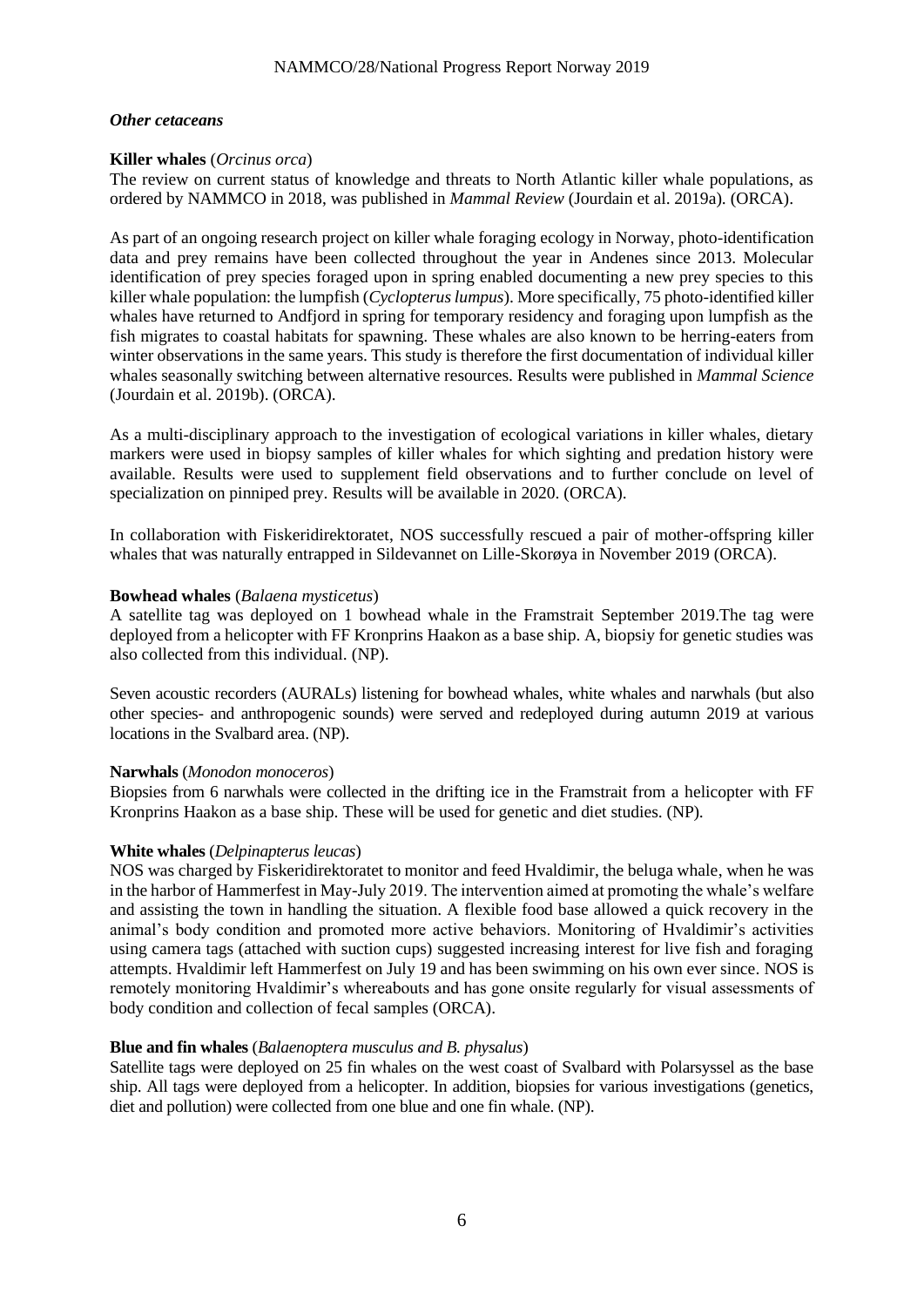#### **Other species**

In August-October 2019 marine mammal observers were onboard the vessels participating in the **Barents Sea ecosystem survey** which is a joint effort with Russia. In total, 2750 individuals of ten species of marine mammals were observed. As in previous years, white-beaked dolphin (*Lagenorhynchus albirostris*) was the most common species (about 60% of all individual registrations). This species was widely distributed in the survey area. The highest densities of this species apparently overlap with the distributions of herring, capelin, polar cod, juvenile cod and other fishes in the survey area. Although in modest numbers, the toothed whales were also represented by sperm whales (*Physeter macrocephalus*)*,* harbour porpoises (*Phocoena phocoena*), and killer whales (*Orcinus orca*) besides the numerous whitebeaked dolphins. The sperm whales were observed in deep waters along the continental slope but also within the Barents Sea proper west of 29°E. A group of 6 killer whales eas observed in the northern Barents Sea at 79°45'N-41°33'E. The baleen whale species **minke** (*Balaenoptera acutorostrata*), **humpback** (*Megaptera novaeangliae*) and **fin** (*Balaenoptera physalus*) whales were abundant as 25 % of the total animals registered belonged to these species. These species were often found together in aggregations. In 2019, unlike in previous years, baleen whales were observed mainly south of 78°N due to low concentrations of capelin in the north.

Research vessels, coastguard vessels and other providers have collected incidental observations of marine mammals. Recorded data include date, position, species and numbers. During 2019 a total of about 800 cetacean observation incidents have been reported. (IMR).

During 2019 the collection of photo IDs from **humpback whales** during field work and from incidental sources has been continued. (IMR).

# **III ONGOING (CURRENT) RESEARCH**

### *PINNIPEDS*

Previous studies in **hooded seals** have shown that their brain is remarkably tolerant to lack of oxygen (hypoxia). Biochemical and transcriptomic studies have been continued using sampled brain tissue from **hooded seals**, as part of ongoing collaborative studies with Drs. C. Gessner & T. Burmester, University of Hamburg, Germany, to elucidate mechanisms underlying tolerance to both hypoxia and to reactive oxygen species in the brain of diving mammals. Studies thus far show that multiple factors are involved, including an enhanced cerebral capillary density in seals compared to in non-diving mammals (M.Sc. thesis by C. Ciccone – see V. PUBLICATIONS). Current focus of investigations is to establish seal brain cell cultures in order to a) allow more continuous access to material for detailed cellular studies than that based on harvest of fresh tissue from newly killed animals and b) to reduce the need to cull seals for access to study material. Attempts are also made to establish differential neuronal and glia (astrocyte) cell cultures, to allow more detailed and directed studies of how the unusual labour division that has been observed between brain neurons vs. glia cells in the seal brain may, in fact, promote hypoxia tolerance. (UIT-AMB-ACP)

Analyses of metabolic data that were collected from **hooded seal pups** during a research cruise with *R/V "Helmer Hanssen"* to the Greenland Sea in 2019 are not yet completed, as is also the case with collected time-series data on variations in pup body composition dating back to 2006. (UIT-AMB-ACP)

Six weaned **hooded seal pups** that were live-captured during a research cruise with R/V "Helmer Hanssen" to the Greenland Sea in 2019 were trained to cooperate in planned studies of changes in cerebral blood circulation during diving using PET-scanning (in collaboration with Dr. Rune Sundset at the University Hospital of Northern Norway (UNN)). Pilot studies showed that the animals had not achieved an adequate level of tameness to allow PET-measurements and further test using light sedation in conjunction with measurements showed that such medication compromised their diving physiology. Further attempts to meet research aims require that theses logistic issues are somehow resolved (UIT-AMB-ACP)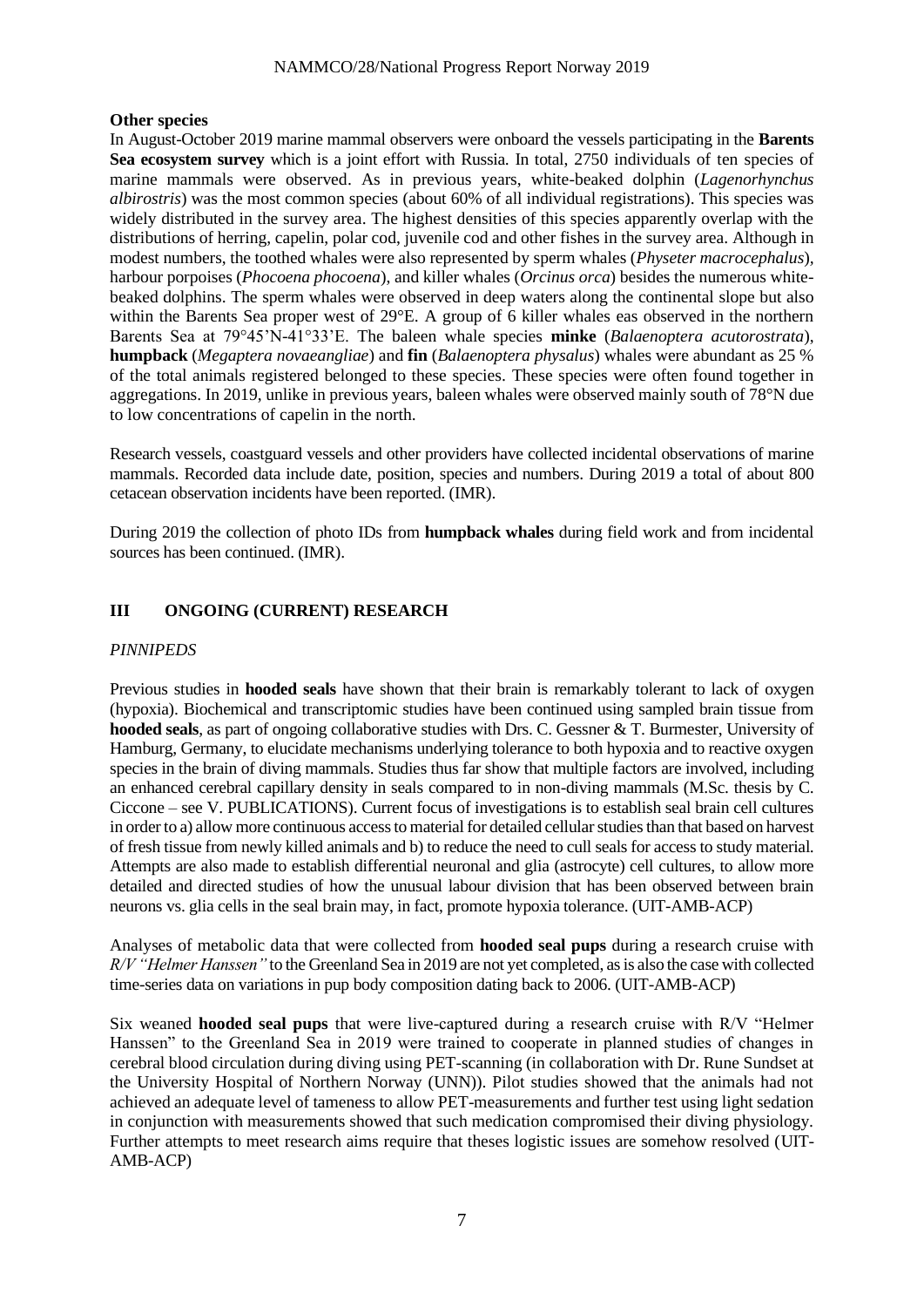Blood and other tissue samples collected from **harp** and **hooded seals** during a research cruise with *R/V "Helmer Hanssen"* to the Greenland Sea in 2019 have been subject of extensive analyses of mercury and other compounds in the SODYMARS project, by Drs. M. Pinzone and K. Das (Laboratory of Oceanology, ULg, Belgium), and Dr. R. Dietz at Aarhus University, Denmark. The work is collaboration between named institutions and UIT-AMB-ACP.

Data for assessment of biological parameters (growth, condition, age at maturity, fertility) were collected from 176 **harp seal** females during Norwegian commercial sealing in the West Ice in 2019 – analyses are in progress. (IMR)

Publication of **hooded seal** demographic and reproduction data (historical as well as new, sampled in 2008 and 2010) from the Greenland Sea are in progress. (IMR)

Analyses of historical and new data on demography and reproduction of **harp seals** in the Greenland Sea and Barents Sea / White Sea are in progress. (IMR)

Collection of material to assess efficiency and animal welfare issues in the Norwegian commercial sealing of **harp seals** in the Greenland Sea in April/May was conducted in 2013 and 2014 – publication of the data are in progress. (IMR)

Collect new data on biological parameters for **harp seals** in the East Ice during the commercial hunt 2020. (IMR)

Tagging with sattellite based tags, **harp seals** in the White Sea - funding secured, will be attempted in April/May 2020. (IMR)

Ship based counting of **harbour seals**, using electronic helicopter drones with camera, will be conducted in North Norway (Nordland and Troms) in September. This will continue the work further south in 2019, aimed aimed to provide a new abundance estimate for the species along the entire Norwegian coast. (IMR)

Tagging with sattellite based tags, **harbor seals** in the outer Oslofjord is planned during autumn in 2020. (IMR)

Publication of results from genetic and population studies of **harbour** and **grey seals** is in progress. (IMR)

Manuscripts on the feeding ecology, life history and ecological role of **harbour porpoises** is in preparation and will be submitted during the Spring 2020. (IMR, UiT)

Autumn (August-September) surveys to assess the oceanographic and ecological conditions in the Arctic Ocean (between Svalbard and the ice edge further north; the SI\_ARCTIC project at IMR, were conducted during 2014-2017. Visual observations of all **marine mammals** were conducted along all sampling transects, and publication of analyses of possible associations between **baleen whales** and their prey are in progress. (IMR)

Sampling of **minke whale** stomach contents and life history parameters will be performed during the commercial hunt in June. (IMR)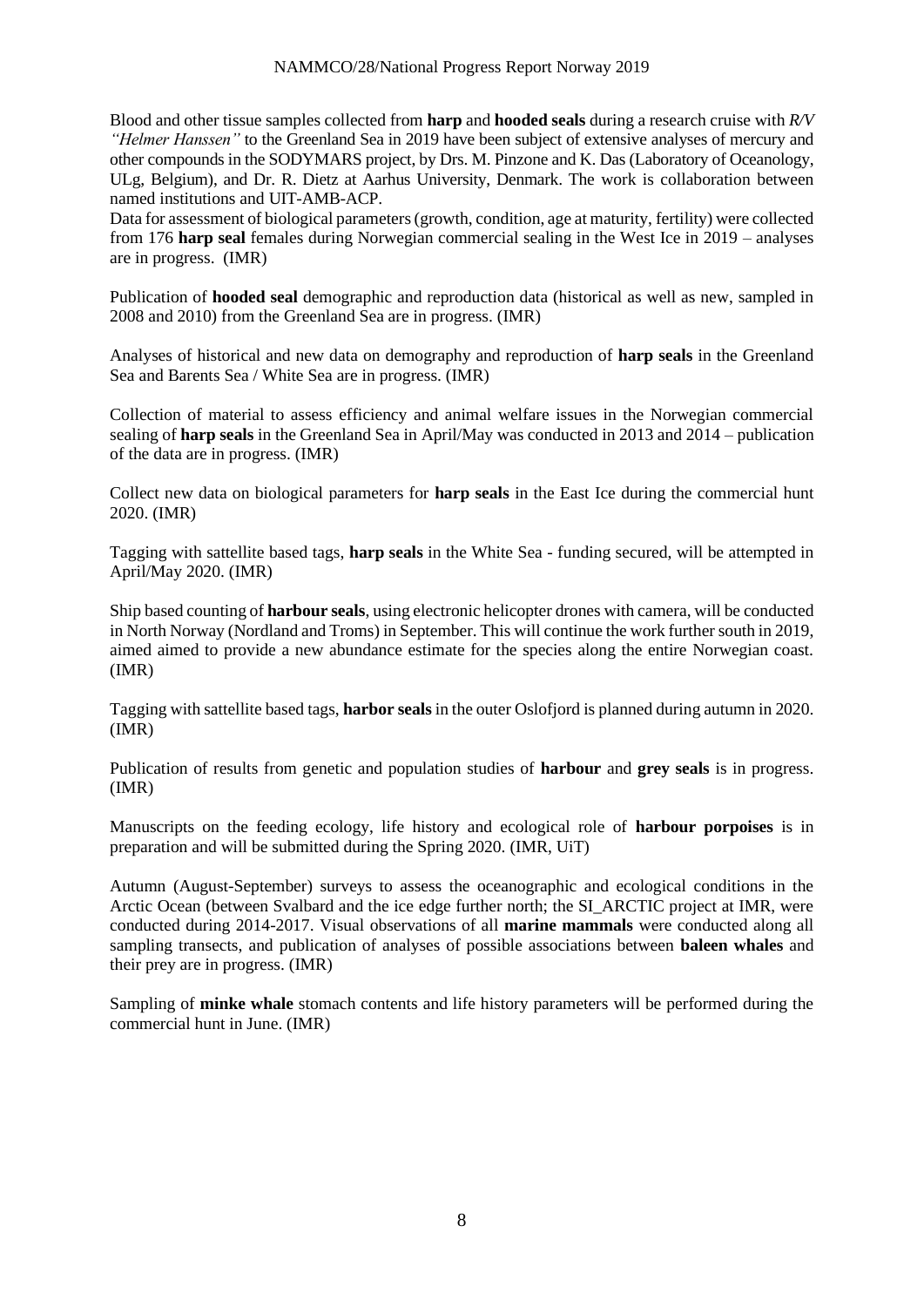# *CETACEANS*

A collaboration was undertaken between NOS and UiO aimed at investigating pollution patterns in stranded cetaceans in Norway. Results are underway. (ORCA).

Data collection and cataloguing of individual killer whales are maintained. Mark-recapture analyses are ongoing. (ORCA)

# *GENERAL*

The collection of data on incidental observation of marine mammals will be continued. Participation of marine mammal observers on the annual ecosystem surveys in the Barents Sea has been established as part of the general survey procedure. (IMR).

The mosaic sighting survey program (*NILS*) for estimating abundance of minke whales in the period 2020-2025 is starting this summer. Analyses to estimate the abundance of other cetacean species observed during these surveys have been performed and will soon be published. (IMR).

# **IV ADVICE GIVEN AND MANAGEMENT MEASURES TAKEN**

### **Sealing**

### Harp and hooded seals

Advice on the management of **harp** and **hooded seals** is based on deliberations in the ICES / NAFO / NAMMCO Working Group on Harp and Hooded Seals (WGHARP). WGHARP met during 2-6 September 2019 at IMR in the Fram Centre in Tromsø, Norway, to assess the status and harvest potential of stocks of Greenland Sea harp and hooded seals and harp seals in the White Sea. New advice was given formally by ICES in late October 2019, based on the report from the 2019 WGHARP meeting. The Joint Norwegian-Russian Fisheries Commission used the results from the 2019 WGHARP meeting to establish preliminary management advice for 2020.

The basis for the advice was a request from Norway in October 2018 where ICES was requested to assess the status and harvest potential of harp seal stocks in the Greenland Sea and White Sea/Barents Sea and of the hooded seal stocks in the Greenland Sea, and to assess the impact on the harp seal stocks in the Greenland Sea and the White Sea/Barents Sea of an annual harvest of: 1) Current harvest levels; 2) Sustainable catches (defined as the fixed annual catches that stabilizes the future 1+ population); 3) Catches that would reduce the population over a 10-year period in such a manner that it would remain above a level of 70% of current level with 80% probability.

ICES have developed a Precautionary harvest strategy for the management of harp and hooded seals. The strategy includes two precautionary and one conservation (limit) reference levels. The reference levels relate to the pristine population size, which is the population that would be present on average in the absence of exploitation, or a proxy of the pristine population (which in practical terms is referred to as the maximum population size historically observed,  $N_{max}$ ). A conservation, or lower limit reference point,  $N_{\text{lim}}$ , identifies the lowest population size which should be avoided with high probability. The first precautionary reference level is established at 70% (N<sub>70</sub>) of N<sub>max</sub>. When the population is between N<sub>70</sub> and  $N_{\text{max}}$ , harvest levels may be decided that stabilise, reduce or increase the population, so long as the population remains above the  $N_{70}$  level. ICES has suggested that this could be done by designing the TAC to satisfy a specific risk criterion which implicate 80% probability of remaining above  $N_{70}$  over a 15-year period. When a population falls below the  $N_{70}$  level, conservation objectives are required to allow the population to recover to above the precautionary  $(N_{70})$  reference level. N<sub>50</sub> is a second precautionary reference point where more strictly control rules must be implemented, whereas the N<sub>lim</sub>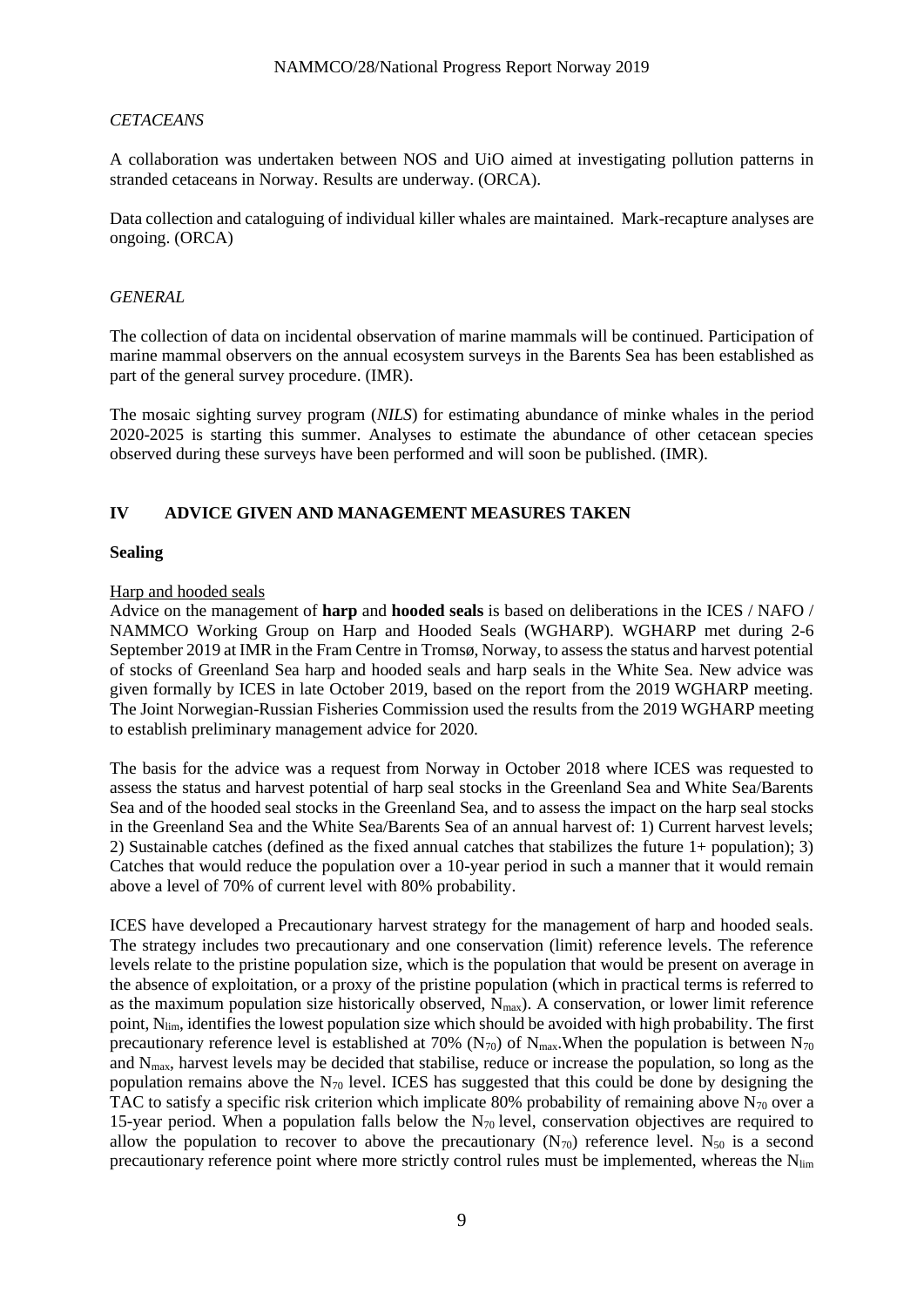reference point (set by ICES at 30%  $(N_{30})$  of  $N_{\text{max}}$ ) is the ultimate limit point at which all harvest must be stopped.

The ICES management of harp and hooded seals require that the populations in question are defined as "data rich". Data rich stocks should have data available for estimating abundance where a time series of at least three abundance estimates should be available spanning a period of 10-15 years with surveys separated by 2-5 years, the most recent abundance estimates should be prepared from surveys and supporting data (e.g., birth and mortality estimates) that are no more than 5 years old. Stocks whose abundance estimates do not meet all these criteria are considered "data poor" and should be managed more conservatively.

Population assessments were based on a population model that estimates the current total population size, incorporating historical catch data, estimates of pup production and historical values of reproductive rates. The modelled abundance is projected into the future to provide a future population size for which statistical uncertainty is provided for various sets of catch options. In case of "data poor" populations, catch limits are estimated using the more conservative Potential Biological Removal (PBR) approach. PBR was developed by the United States for the management of marine mammals, primarily for use to assess sustainability in bycatches.

The 2018 pup production estimate for **Greenland Sea harp seals**is significantly lower than the previous survey estimates and represents an apparent drop of almost 40% from 2012. Using a combination of mark-recapture based (1983-1991) and aerial survey based (2002-2018) pup production estimates, the assessment model suggests a current (2019) abundance of the total Greenland Sea harp seal stock which is 426.808 (95% C.I. 313.004-540.613) animals. There is considerable uncertainty in the mark-recapture (MR)-based pup production estimates used in the model, and WGHARP suggested that the impact of using only the aerial survey estimates (including also a survey estimate from 1991) should be explored. WGHARP also raised concerns regarding the reliability of some of the reproductive parameters that have been measured at sparse intervals throughout the time period from 1946 to the present. To explore the impact of using different reproductive data, the group suggested that the model be run with fecundity fixed at the long-term mean from all sampling,  $(F=0.84)$ , and with maturity curves being combined to a single curve representing the mean maturity throughout the time period. The final set of models considered were therefore:

- 1) All pup production estimates included (except the aerial survey estimate from 1991). This is similar to all past assessments.
- 2) Pup production estimates from aerial surveys only (including 1991);
- 3) Same as scenario 2), with constant F=0.84 and a single maturity curve.

The three runs resulted in some differences in estimated population trajectories, but the estimates of the 2019 population size were relatively consistent between runs.

In ICES terminology the Greenland Sea harp seal population is data rich. Nevertheless, given the apparent significant drop in pup production between the 2012 and 2018 surveys, the unexplained variability in the MR estimates, the poor fit of the model to all historical pup production estimates, and the subsequent uncertainty regarding model-based trajectories and projections, the consensus in WGHARP was that management recommendations for this population should not be based on model projections at this stage. Because the model estimates of current population size were very similar and appeared to be robust to the assumptions of the various runs, WGHARP agreed that catch options should be based on the estimate of current pup and adult population sizes through the PBR framework. Given the very small difference in estimated current population size irrespective of model run, and similarity between PBR estimates based on these population estimates, WGHARP suggested that the PBR based on the averaged population estimates (and associated averaged CVs), be used when providing catch scenarios. Using the traditional PBR approach in this way, removals were estimated to be 11.548. Using a multiplier to convert age 1+ animals to pups is inappropriate for the PBR removals.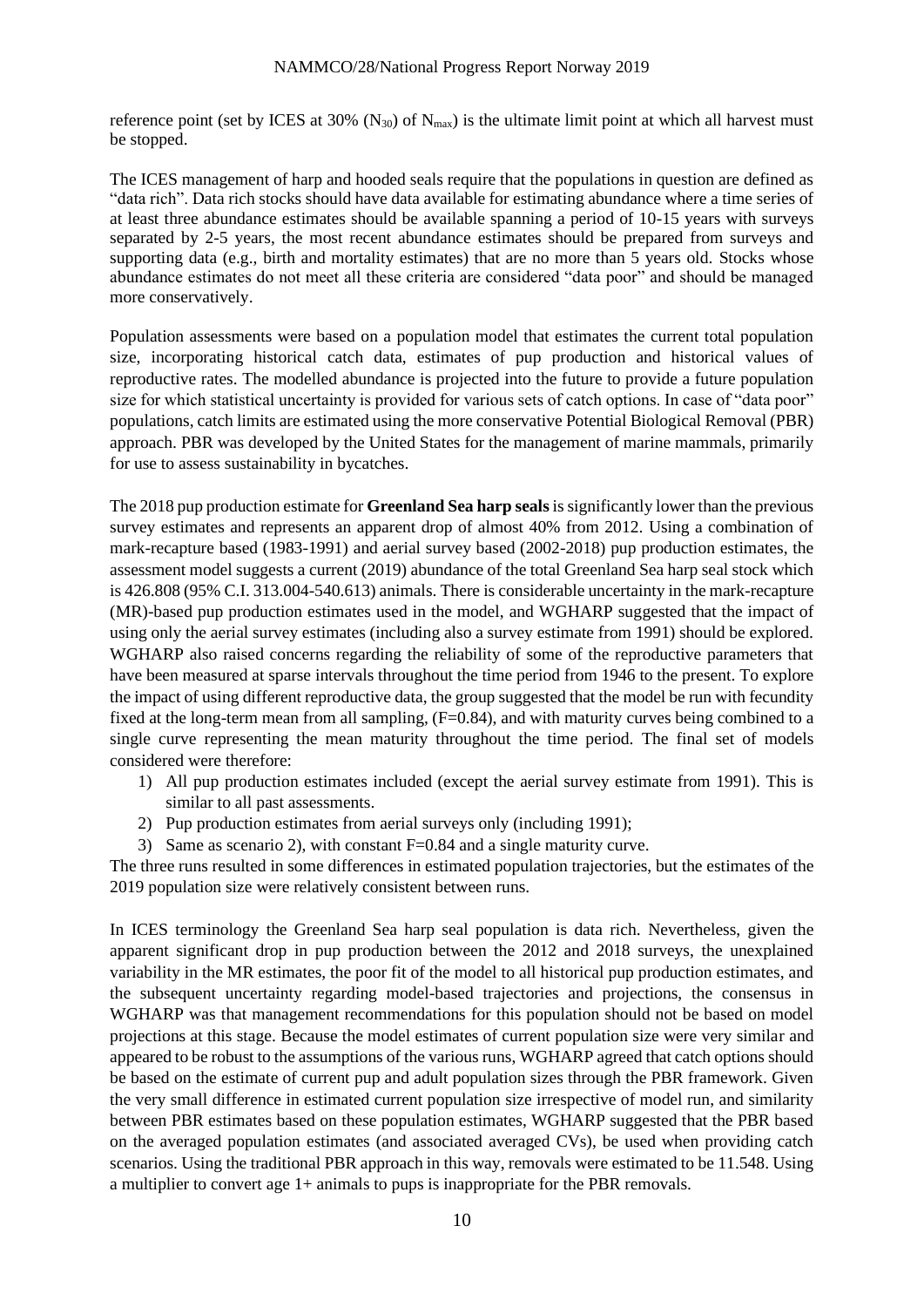Recent Russian aerial surveys of the **White Sea/Barents Sea harp** seal stock suggest that there may have been a sudden reduction in pup production after 2003. ICES have suggested that the reduced pup production does not appear to be a result of poor survey timing, poor counting of imagery, disappearance or mortality of pups prior to the survey or increased adult mortality. The most likely explanation for the change in pup production seems to be a decline in the reproductive state of females. The population assessment model used for the White Sea/Barents Sea harp seal population provided a poor fit to the pup production survey data. Nevertheless, WGHARP decided to continue to use the model which estimated a total 2019 abundance of 1.497.190 (95% C.I. 1.292.939-1.701.440). The modelled total population indicates that the abundance decreased from its highest level in 1946 to the early 1960s, where after an increase has prevailed. Current level is 74% of the 1946 level. The last available information about the reproductive potential for this population is new and based on data from 2018. But the last pup production estimate is from 2013, i.e., more than 5 years old, and the population is considered "data poor". In such cases ICES recommend use of the PBR approach to estimate catch quotas. Given the uncertainty regarding the current status of this population, WGHARP suggest the application of a more conservative PBR approach in which the upper limit for removals were estimated to be 21.172 seals. Using a multiplier to convert age 1+ animals to pups is inappropriate for the PBR removals.

Results from the most recent (2018) pup survey suggest that current **Greenland Sea hooded seal** pup production remains at the same very low level as in 2012, and lower than observed in comparable surveys in 1997, 2005 and 2007. Due to some uncertainty regarding the historical data on pregnancy rates, the population model was run for a range of pregnancy rates (assuming 50%, 70% or 90% of the mature females produced offspring, respectively). All model runs indicated a population currently well below N30 (30% of largest observed population size). Recent analyses have indicated that pregnancy rates have remained rather constant around 70% in the period 1958 – 1999. Using this scenario, the model estimates a 2019 total population of 76.623 (95% C.I. 58.299-94.947). Following the Precautionary harvest strategy and the fact that the population is below  $N_{\text{lim}}$ , WGHARP suggest that no harvest be allowed for Greenland Sea hooded seals at this time.

Traditionally, both Russia and Norway have participated in the sealing operations in the West Ice and the East Ice and have, therefore, allocated quotas on a bilateral basis in negotiations in the Joint Norwegian-Russian Fisheries Commission. However, the Russians cancelled their sealing operations in the West Ice in 2001. The Norwegian shares of the 2020 quotas would be the total TAC of harp seals in the West Ice. In the East Ice, the Norwegian quota was set at 7,000 harp seals.

#### Coastal seals

A new management system for coastal seals was introduced in 1996. Hunting quotas on **harbor** and **grey seals** were set based on best available information on seal abundance along the coast. The regulations also included catch reports. The new management regime required increased survey effort along the Norwegian coast to be able to give advice on catch levels. In 2003, quotas were increased substantially compared to the recommendations based on scientific advice, when they were set at 1186 grey seals (25% of the abundance estimate) and 949 harbor seals (13% of the abundance estimate). Also, compensation paid for shot seals, which included sampling of age and body condition data, were introduced and lasted until 2014 (except in 2011). In 2010, management plans for harbor and grey seals were implemented, aimed to ensure sustainable populations of both species within their natural distribution areas. Regulating measures should be designed to ensure that they have the greatest impact in areas where there is documented significant damage to the fishing industry caused by seals. Target population sizes were decided to be 7000 harbor seals counted during moult and a grey seal population producing 1200 pups annually along the Norwegian coast. Hunting quotas should be set to regulate the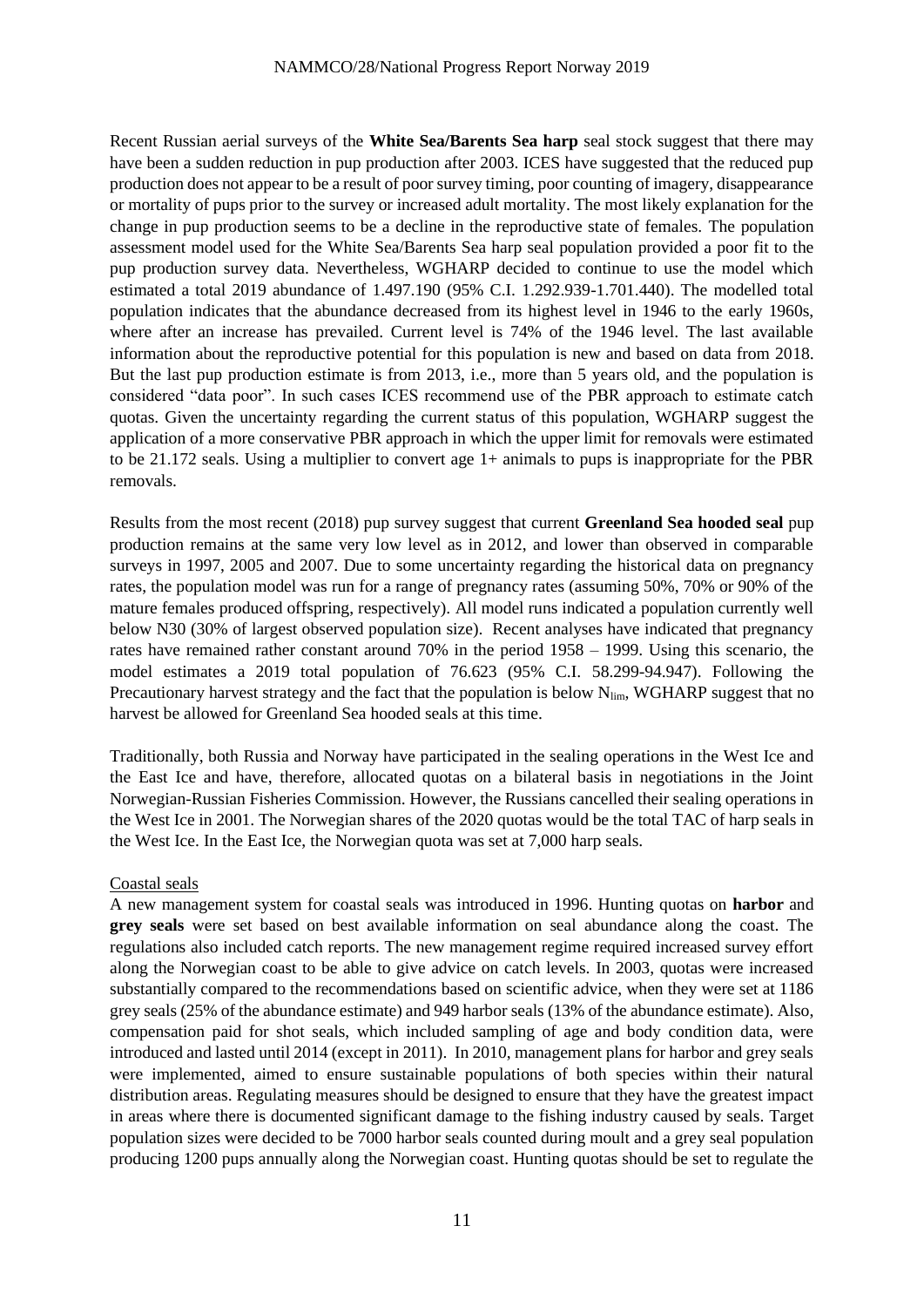seal populations in relation to the target levels. Target levels can be adjusted based on new knowledge on seal populations.

# Seals in Svalbard

Since a main purpose of managing animal species in Svalbard is to protect naturally occurring species, hunting must not affect the stocks. Controlled and limited hunting is allowed for some species, including **ringed** and **bearded seals**. To hunt in Svalbard, documentation of an accepted big-game-proficiency test (annual rifle shooting test) is required. The two seal species cannot be hunted in national parks / nature reserves. They are also protected during the darkest period (December-January) and in the breeding period. Catch reports are mandatory.

# **Whaling**

At the IWC Annual Meeting in 1992 Norway stated that it intended to reopen the traditional **minke** whaling in 1993. So far, IWC has accepted the RMP developed by its Scientific Committee as a basis for future management decisions but has not implemented the procedure. The Norwegian Government therefore decided to set quotas for the 1993 and following seasons based on RMP, with parameters tuned to the cautious approach level as expressed by the Commission and using the best current abundance estimates as judged by the IWC Scientific Committee. In recent years research has been conducted on modification and retuning of the procedure to other target levels than the original 0.72, chosen by the Commission.

At, in principle, regular intervals an *Implementation Review* of the RMP for a specific species and management area is conducted. During such reviews, the input data as well as biological information including genetics are critically evaluated and conditioned for simulation trials of management scenarios. The most recent review for North Atlantic common minke whales was conducted over the period 2014-2017. It has been concluded that there is a single panmictic minke whale population in the Northeast Atlantic and new abundance estimates have been approved for use in RMP. From the 2008- 2013 period, the total estimate for the surveyed areas is 100 615 (cv 0.17), of which 89 623 (cv 0.18) animals are in the Eastern area. (IMR).

Starting in 2016, a new six-year block quota 2016-2021, was set with an annual total catch quota of 880 animals of which 710 could be taken within the Northeastern stock area (the E Small Areas, i.e. the EW, EN, ES and EB Small Areas) and 170 within the CM area of the Central **minke whale** stock. The catch quotas are set for each of the five management areas, and untaken quotas may be transferred to following years within the period which the block quota is set for.

For 2020 the total catch quota, including transfers, has been set to 1278 minke whales. This was the same as the quotas set for 2018 and 2019. The catching season opens April 1 and are closed medio September.

# **V PUBLICATIONS AND DOCUMENTS**

# *Peer reviewed*

- Ahonen, H., Stafford, K. M., Lydersen, C., de Steur, L. and Kovacs, K. M. 2019. A multi-year study of narwhal occurrence in the western Fram Strait - detected via passive acoustic monitoring. **Polar Res.** 38, art. no.3468: 1-14, doi: 10.33265/polar.v38.3468.
- Alvira-Iraizoz F, Nordøy ES (2019) Evidence of seawater drinking in fasting subadult hooded seals (Cystophora cristata). J Anim Behav Biometeorol 7:52-59 doi.org/10.31893/2318- 1265jabb.v7n2p52-59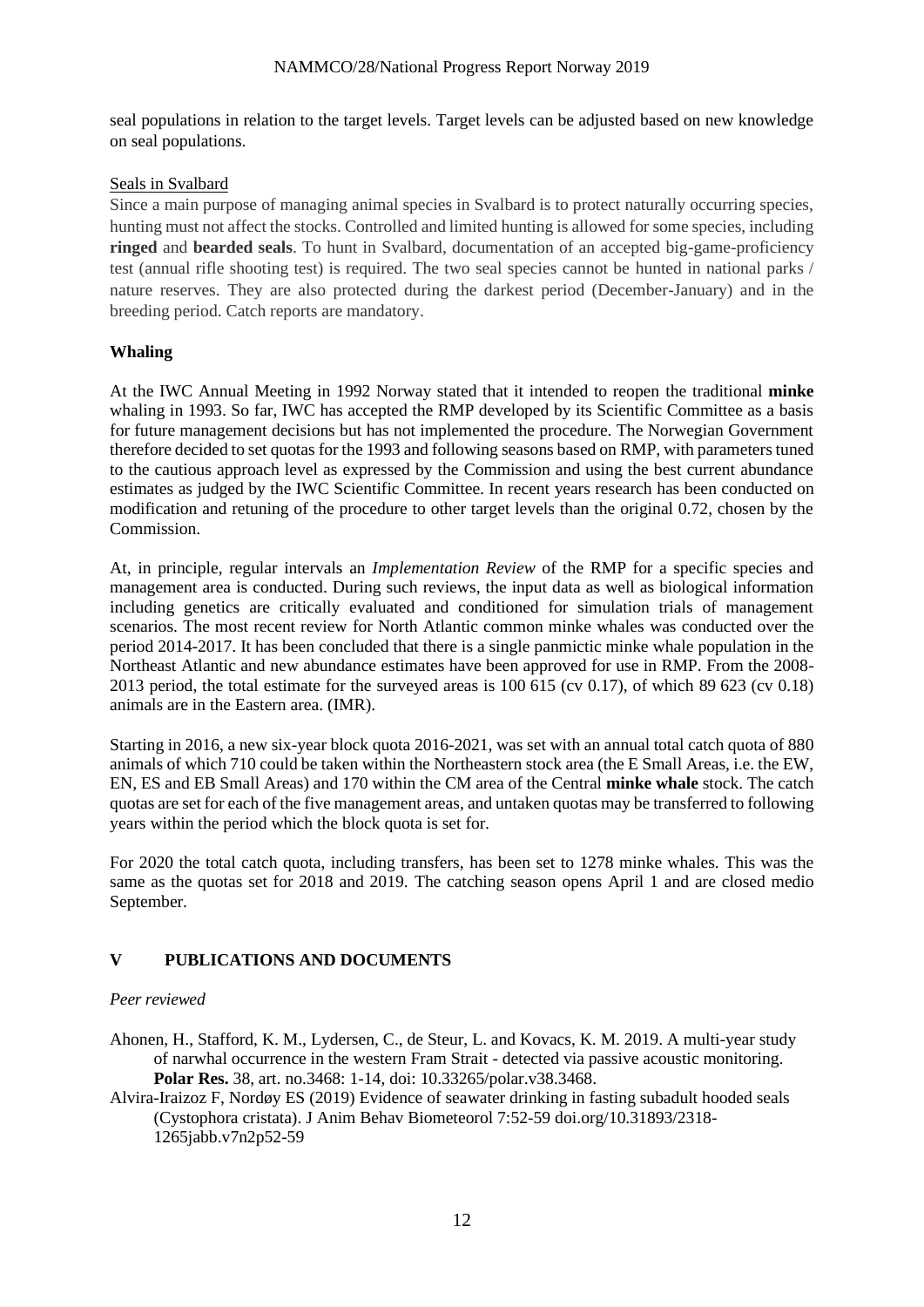- Blanchet, M.-A., Primicerio, R., Frainer, A., Kortsch, S., Skern-mauritzen, M., Dolgov, A.V. and Aschan, M. 2019. The role of marine mammals in the Barents Sea food web. ICES Journal of Marine Science 76 (Supplement 1): i37-i53. https://doi:10.1093/icesjms/fsz136
- Blévin P, Aars J, Andersen M, Blanchet M-A, Hanssen L, Herzke D, Jeffreys RM, Nordøy ES, Pinzone M, de la Vega C, Routti H (2019) Pelagic vs coastal – key drivers of pollutant levels in Barents Sea polar bears with contrasted space-use strategies. Environ Sci Technol https://doi.org/10.1021/acs.est.9b04626
- Cleary, A. C., Bester, M., Forcada, J., Goebel, M., Goldsworthy, S. D., Guinet, C., Hoffman, J. I., Kovacs, K. M., Lydersen, C. and Lowther, A. D. 2019. Prey differences drive local genetic adaptation in Antarctic fur seals. **Mar. Ecol. Prog. Ser.** 628: 195-2019.
- Hamilton, C. D., Kovacs, K. M. and Lydersen, C. 2019. Sympatric seals use different habitats in an Arctic glacial fjord. **Mar. Ecol. Progr. Ser.** 615: 205-220.
- Hamilton, C. D., Lydersen, C., Fedak, M. A., Freitas, C., Hindell, M. A. and Kovacs, K. M. 2019. Behavioural ontogeny of bearded seals *Erignathus barbatus* through the first year of life. **Mar. Ecol. Prog. Ser.** 627: 179-194.
- Hamilton, C. D., Vacquié-Garcia, J., Kovacs, K. M., Ims, R. A. and Lydersen, C**.** 2019. Contrasting changes in space use induced by climate change in two Arctic marine mammal species. **Biol. Lett. 15**, art. No. 20180834.:1-4, doi:10.1098/rsbl.2018.0834.
- Harcourt, R., Sequeira, A.M.M., Zhang, X., Roquet, F., Komatsu, K., Heupel, M., McMahon, C., Whoriskey, F., Meekan, M., Carroll, G., Brodie, S., Simpfendorfer, C., Hindell, M., Jonsen, I., Costa, D. P., Block, B., Muelbert, M., Woodward, B., Wiese, M., Aaestrup, K., Biuw, M., Boehme, L., Bograd, S. J., Cazau, D., Charrassin, J-B., Cooke, S. J., Cowley, P., de Bruyn, N.P.J., du Dot, T.J., Duarte, C., Eguiluz, V. M., Ferreira, L. C., Fernandez-Gracia, J., Goetz, K., Goto, Y., Guinet, C., Hammill, M., Hays, G. C., Hazen, E. L., Holland, K., Huckstadt, L. A., Huveneers, C., Iverson, S., Jaaman, S. A., Kittiwatanawong, K., Kovacs, K. M., Lydersen, C., Moltmann, T., Naruoka, M., Phillips, L., Picard, B., Queiroz, N., Reverdin, G., Sato, K., Sims, D. W., Thorstad, E. B., Thums, M., Treasure, A. M., Trites, A. W., Williams, G.D., Yonehara, Y. and Fedak, M. A. 2019. Animal-borne telemetry integral to the ocean observing toolkit. **Front. Mar. Sci.** 6:326:1-21, doi.10.3389/fmars.2019.00326
- Jourdain, E., Karoliussen, R., de Vos, J., Zakharov, S.E., Tougard, C. 2019. Killer whales (*Orcinus orca*) feeding on lumpfish (*Cyclopterus lumpus*) in northern Norway. Marine Mammal Science 2019:1-14. DOI: 10.1111/mms.12618.
- Jourdain, E., Ugarte, F.,Vikingsson, G.A., Samarra, F.I.P., Ferguson, S.H., Lawson, J., Vongraven, D., Desportes, G. 2019. North Atlantic killer whale *Orcinus orca* populations: a review of current knowledge and threats to conservation. Mammal Review 49 (2019): 384-400.
- Lone, K., Hamilton, C. D., Aars, J., Lydersen, C. and Kovacs, K. M. 2019. Summer habitat selection by ringed seals (*Pusa hispida*) in the drifting sea ice of the northern Barents Sea. **Polar Res.** I38, art. no. 3483: 1-10, doi: 10.33265/polar.v38.3483.
- Menze, S., Zitterbart, D., Biuw, M. and Boebel, O. 2019. Estimating the spatial distribution of vocalizing animals from ambient sound spectra using widely spaced recorder arrays and inverse modelling. Journal of the Acoustic Society of America 146: 4699-4717. <https://doi.org/10.1121/1.5139406>
- Moore, S.E., Haug, T., Vikingsson, G.A. and Stenson, G.B. 2019.Baleen whale ecology in arctic and subarctic seas in an era of rapid habitat alteration. Progress in Oceanography 176: 102118. 15 pp.<https://doi.org/10.1016/j.pocean.2019.05.010>
- Mul, E., Blanchet, M.-A., Biuw, M. and Rikardsen, A. 2019. Implications of tag positioning and performance on the analysis of cetacean movement. Animal Biotelemetry 7: 11. <https://doi.org/10.1186/s40327-019-0173-7>
- Nakagawa, T., Subbey, S. and Solvang, H.K. 2019. Integrating Hawkes process- and biomass models to capture impulsive population dynamics. Dynamics of Continuous, Discrete and Impulsive Systems Series B: Applications and Algorithms 26: 153-170.
- Nilssen, K.T., Lindstrøm, U., Westgaard, J.I., Lindblom, L., Blencke, T.-R. and Haug, T. 2019. Diet and prey consumption of grey seals (*Halichoerus grypus*) in Norway. Marine Biology Research 15: 137-149.<https://doi:10.1080/17451000.2019.1605182>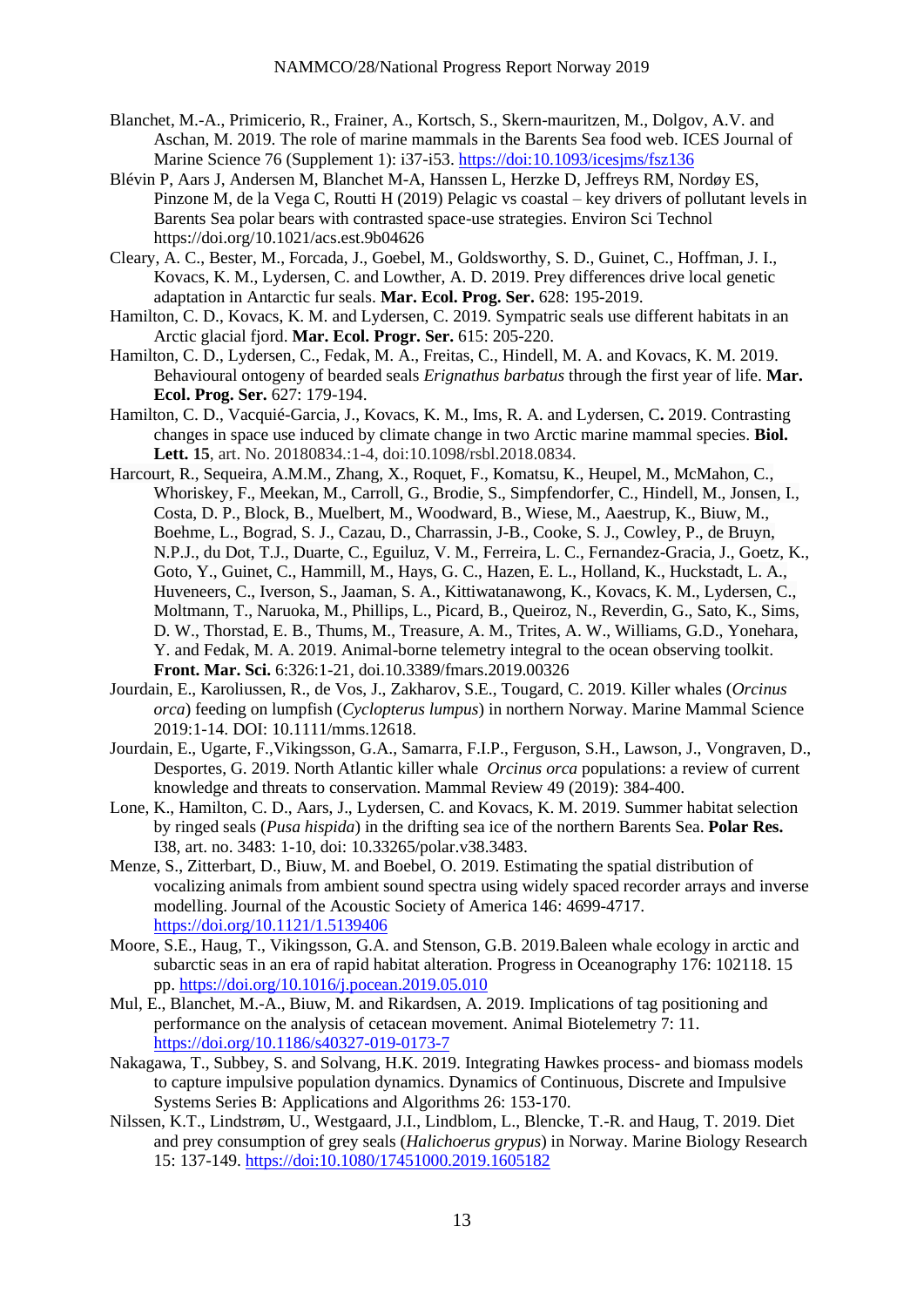- Routti, H., Diot, B., Panti, C., Duale, N., Fossi, M. C., Harju, M., Kovacs, K. M., Lydersen, C**.,** Scotter, S. E., Villanger, G. D. and Bourgeon, S. 2019. Contaminants in Atlantic walruses in Svalbard Part 2: Relationships with endocrine and immune systems. **Environ. Pollut.** 246: 658-667.
- Scotter, S. E., Tryland, M., Nymo, I. H., Hanssen, L., Harju, M., Lydersen, C., Kovacs, K. M., Klein, J., Fisk, A. T. and Routti, H. 2019. Contaminants in Atlantic walruses in Svalbard Part 1: Relationships between exposure, diet and pathogen prevalence. **Environ. Pollut.** 244: 9-18.
- Solvang H.K. and Subbey, S. 2019. An improved methodology for quantifying causality in complex ecological systems. PLoS ONE 14(1): e0208078.<https://doi.org/10.1371/journal.pone.0208078>
- Vacquié-Garcia, J., Lydersen, C. and Kovacs, K. M. 2019. Diving behaviour of adult male white whales, *Delphinapterus leucas,* in Svalbard, Norway. **Polar Res.** 38, art. no. 3605: 1-12, doi: 10.33265/polar.v38.3605.
- Verfuss, U. K., Aniceto, A. S., Harris, D. V., Gillespie, D., Fielding, S., Jiménez, G., Johnston, P., Sinclair, R.R., Sivertsen, A., Solbø, S.A., Storvold, R., Biuw, M., Wyatt, R. (2019). A review of unmanned vehicles for the detection and monitoring of marine fauna. Marine Pollution Bulletin, 140.<https://doi.org/10.1016/j.marpolbul.2019.01.009>

#### *Others*

- Ahonen, H., Lydersen, C., Steur, L. de, Kovacs, K. M. and Stafford, K. M. 2019. Arctic «unicorns» year-round residents of western Fram Strait. **Fram Forum 2019**, In Brief: 122-123.
- Ahonen, H., Stafford, K., Lydersen, C. and Kovacs, K. M. 2019. Inter-annual variability in acoustic detection of blue (*Balaenoptera musculus*) and fin whale (*B. physalus*) 20 Hz calls in the Northeast Atlantic High Arctic. **World Marine Mammal Conference**, Barcelona, Spain, 9-12 Dec. 2019.
- Ancieto, A.S., Biuw, M., Kettemer, L.E., Lindstrøm, U.L., Pedersen, G., Primicerio, R., Camus. 2019. Autonomous detection of humpback whales - migration and distribution in relation to Norwegian spring spawning herring. 23rd Biennial Conference on the Biology of Marine Mammals, Barcelona, Spain, 9-12 December 2019.
- Andersen, M., Kovacs, K. M. and Lydersen, C. 2019. Svalbard ringed seal (*Pusa hispida*) demography in a time of habitat change. **World Marine Mammal Conference**, Barcelona, Spain, 9-12 Dec. 2019.
- Aoki, K., Isojunno, S., Bellot, C., Iwata, T., Kershaw, J., Martin-Lopez, L.M., Ramp, C., Biuw, M., Akiyama, Y., Swift, R., Wensveen, P., Narazaki, T., Sato, K., Miller, P.M. 2019. Photogrammetry supports tag-derived tissue density as a proxy for body condition: Seasonal and locational changes in body condition of humpback whales on their feeding grounds 23rd Biennial Conference on the Biology of Marine Mammals, Barcelona, Spain, 9-12 December 2019.
- Bengtsson, O. 2019. Ringed seal (*Pusa hispida*) diet on the west coast of Spitsbergen, Svalbard, Norway. MSc. Thesis, Univ. Tromsø, Norway: 1-42.
- Biuw, M., Frie, A.K., Kristiansen, M., Poltermann, M., Øigård, T.A., and Haug, T. 2019. The 2019 abundance of harp seals (*Pagophilus groenlandicus*) in the Barents Sea / White Sea. ICES WGHARP WP SEA 251. 14 pp.
- Biuw, M., Gjelland, K.Ø., Swift, R., Kleivane, L., Iwata, T., Broms, F. and Miller, P. 2019. Seasonally recurring prey superabundance events. 23rd Biennial Conference on the Biology of Marine Mammals, Barcelona, Spain, 9-12 December 2019.
- Biuw, M., Haug, T. and Øigård, T.A. 2019. The 2019 abundance of hooded seals (*Cystophora cristata*) in the Greenland Sea. ICES WGHARP WP SEA 248. 6 pp.
- Biuw, M., Haug, T. and Øigård, T.A. 2019. The 2019 abundance of harp seals (*Pagophilus groenlandicus*) in the Greenland Sea. ICES WGHARP WP SEA 250. 14 pp.
- Biuw, M., Øigård, T.A., Nilssen, K.T., Stenson, G., Lindblom, L., Poltermann, M., Kristiansen, M. and Haug, T. 2019. Estimation of pup production of harp and hooded seals in the Greenland Sea in 2018. ICES WGHARP WP SEA 247. 31 pp.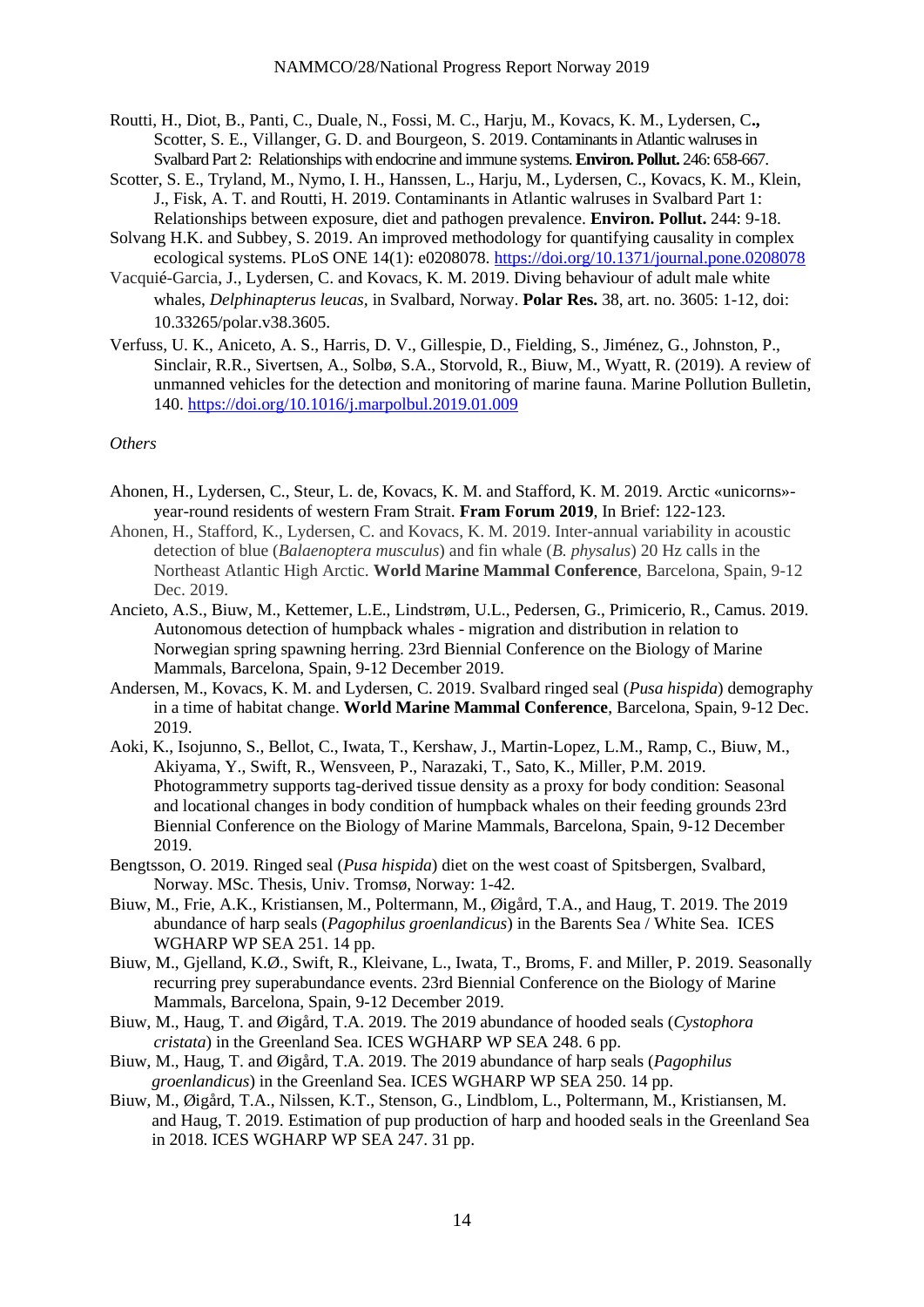- Ciccone C (2019) Brain capillarization in diving mammals: a selection of staining and quantification methods. UiT – the Arctic University of Norway. M.Sc. thesis.
- Everett, A., Kohler, J., Sundfjord, A., Kovacs, K. M. and Lydersen, C. 2019. Where seals dare. **Fram Forum 2019**, Research Notes: 112-117.
- Frie, A.K. 2019. A 2018 update and reassessment of reproductive parameters of Northeast Atlantic harp seals (*Pagophilus groenlandicus*). ICES WGHARP WP SEA 252. 13 pp.
- Frie, A.K. and Haug, T. 2019. Changes in female age distribution parameters of severely declining Greenland Sea hooded seals 1958-1999: Clues to ecosystem impacts on a large piscivore marine mammal? 2019 IMBeR Open Science Conference, Brest, France, 17-21 June.
- Gonzalez, A. P. 2019. Drones and marine mammals in Svalbard. MSc. Thesis, Univ. Tromsø, Norway: 1-45.
- Gonzalez, A. P., Kovacs, K. M., **Lydersen, C**., Ims, R. A. and Lowther, A. 2019. Look up: potential impacts of UAVs on Arctic Marine Mammals. **World Marine Mammal Conference**, Barcelona, Spain, 9-12 Dec. 2019.
- Grecian, W.J., Biuw, M., Boehme, L., Buchanan, P., Folkow, L., Goulet, P., Haug, T., Jeffreys, R., Jonsen, I., Mahaffey, C., Nordøy, E., Rosing-Asvid, A., Stenson, G., Tagliabue, A. and Smout, S.C. 2019. The response of harp seals to long-term changes in Arctic sea-ice cover**.** 23rd Biennial Conference on the Biology of Marine Mammals, Barcelona, Spain, 9-12 December 2019.
- Hamilton, C., Lydersen, C., Aars, J., Biuw, M., Boltunov, A., Born, E., Dietz, R., Folkow, L., Glazov, D., Kettemer, L., Laidre, K., Øien, N., Nordøy, E., Rikardsen, A., Rosin-Asvid, A., Semenova, V., Shpak, O., Wiig, Ø. And Kovacs, K. M. 2019. Marine mammal "hotspots" in the Greenland and Barents Seas as revealed by satellite tracking since 2005. **World Marine Mammal Conference**, Barcelona, Spain, 9-12 Dec. 2019.
- Haug, T., Biuw, M. and Zabavnikov, V. 2019. Norwegian and Russian catches of harp and hooded seals in the Northeast Atlantic in 2017-2019. ICES WGHARP WP SEA 249. 2 pp.
- Hobbs, R. C., Reeves, R. R., Prewitt, J. S., Desportes, G., Breton-Honeyman, K., Christensen, T., Citta, J. J., Ferguson, S. H., Frost, K. J., Garde, E., Gavrilo, M., Ghazal, M., Glazov, D. M., Gosselin, J.-F., Hammill, M., Hansen, R. G., Harwood, L., Heide-Jørgensen,M. P., Inglangasuk, G., Kovacs, K. M., Krasnova, V. V., Kuznetsova, D. M., Lee, D. S., Lesage, V., Litovka, D. I., Lorenzen, E., Lowry, L. F., **Lydersen, C.,** Matthews, C. J. D., Meschersky, I. G., Mosnier,A., O'Corry-Crowe, G., Postma, L., Quakenbush, L. T., Shpak, O. V., Skovrind, M., Suydam, R. S. and Watt, C. A. 2019. Global review of the conservation status of monodontid stocks. [2nd Int.](https://www.iaaam.org/events/2018/9/11/2nd-international-workshop-on-beluga-whale-research-and-conservation-march-12-14-2019)  [Workshop Beluga Whale Res. & Conserv. March 12-14, 2019,](https://www.iaaam.org/events/2018/9/11/2nd-international-workshop-on-beluga-whale-research-and-conservation-march-12-14-2019) Mystic Aquarium, Mystic, CT, USA.
- Hoff, Mariana L.M.; Scheuplein, Rabea; Folkow, Lars; Burmester, Thorsten. Pyruvate dehydrogenase in the brain of diving and terrestrial mammals. 10th International Congress of Comparative Physiology and Biochemistry; 2019-08-05 - 2019-08-09
- Jourdain, E., Karoliussen R., de Vos, J., Zakharov, S.E., Tougard, C. 2019. Killer whales (*Orcinus orca*) feeding on lumpfish (*Cyclopterus lumpus*) in northern Norway. Marine Mammal Science 2019; 1-14. DOI: 10.1111/mms.12618.
- Kettemer, LE., Rikardsen, A., Mul, E., Broms, F., Biuw, M., Blanchet, MA., Zerbini, A., Fagerheim, KA., Øien, N. 2019 Long-distance migration of eastern North Atlantic humpback whales revealed by satellite tracks. 23rd Biennial Conference on the Biology of Marine Mammals, Barcelona, Spain, 9-12 December 2019.
- Kovacs, K. M., Heide-Jørgensen, M. P., Vacqui-Garcia, J., Shpak, O., Glazov, D. and Lydersen, C. 2019. Where to find Spitsbergen bowhead whales – and why? **World Marine Mammal Conference**, Barcelona, Spain, 9-12 Dec. 2019.
- Kovacs, K. M**.,** Vaquié-Garcia, J. and Lydersen, C. 2019. White whales in a conservation concern. [2nd Int. Workshop Beluga Whale Res. & Conserv. March](https://www.iaaam.org/events/2018/9/11/2nd-international-workshop-on-beluga-whale-research-and-conservation-march-12-14-2019) 12-14, 2019, **Mystic Aquarium, Mystic, CT, USA.**
- Krüger, Alana; Fabrizius, Andrej; Mikkelsen, Bjarni; Siebert, Ursula; Folkow, Lars; Burmester, Thorsten. Molecular mechanisms of hypoxia tolerance in the whale brain. 113th Annual Meeting of the German Zoological Society; 2019-09-07 - 2019-09-12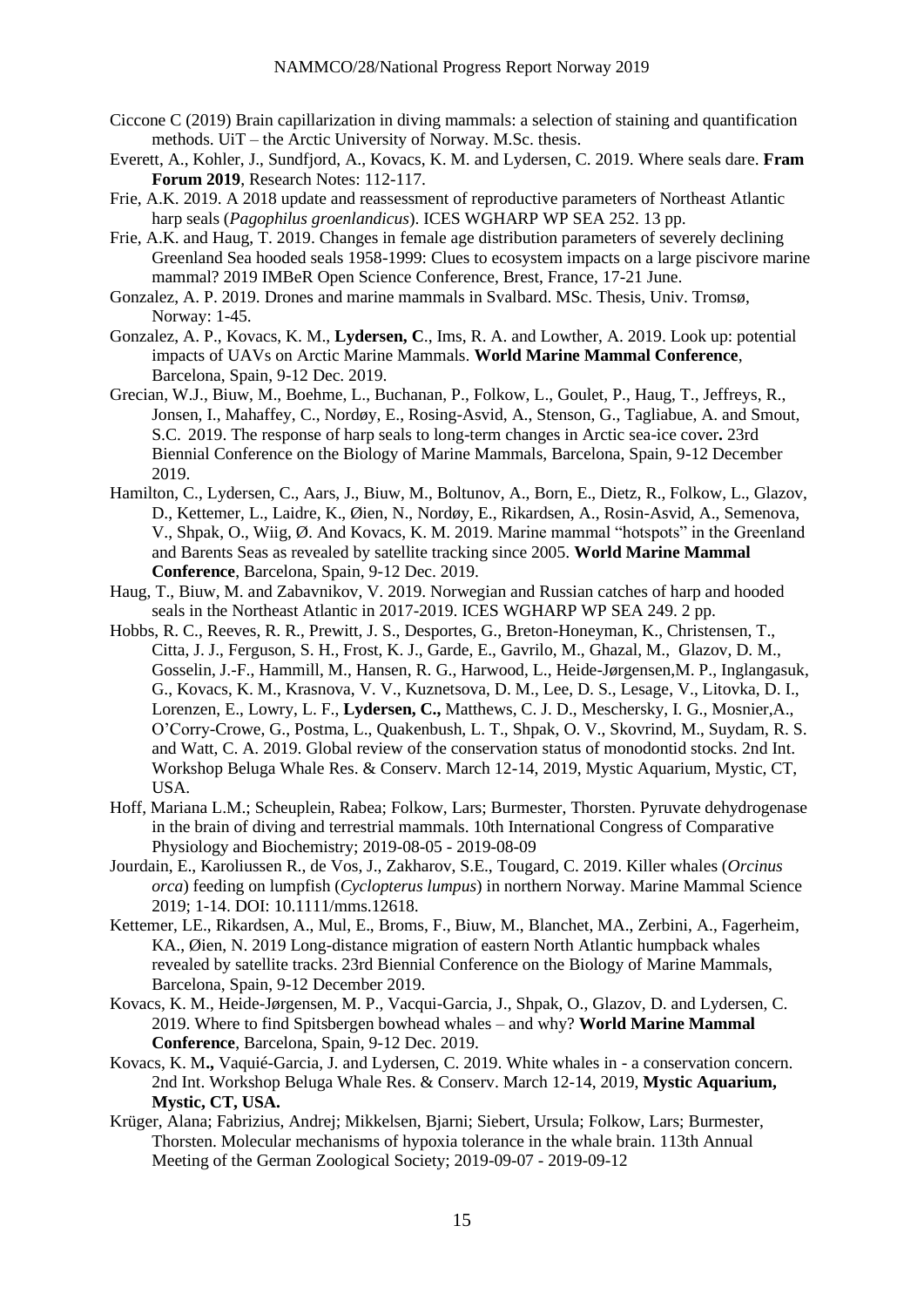- Madsen, R. G., Rasmussen, M. H., Olsen, M. T., Lydersen, C., Vikingsson, G., Kovacs, K. M., Palner, M. K. H., Bertelsen, J. L., Jacobsen J. S., Jørgensen, M. S., Whittaker, M., Jacobsen, T., Scott, J. and Iversen, M. R. 2019. The migratory movements of blue whales (*Balaenoptera musculus*) inhabiting Arctic and Sub-Arctic areas of the Northeast Atlantic. **15th Danish Mar. Mammal Symp.,** 23 Jan. 2019, Odense, Denmark.
- Lindstrøm, U., Skern-Mauritzen, M., McBride, M., Kovacs, K. M., Øien, N., Lydersen, C. and Vikingsson, G. 2019. Marine mammal consumption and fisheries removals in the Nordic and Barents Seas. Proc. 18th Russian-Norwegian Symp, Murmansk, 5-7 June 2018. **IMR/PINRO Joint Rep. Ser.** No 1-2019:187-189.
- Llobet, S. M. 2019. Bearded seal vocalisations across seasons and habitat types in Svalbard (Norway). MSc. Thesis, Univ. Tromsø, Norway: 1-34.
- Louis, M., Skovrind, M., Castruita, J. A. S., Garilao, C., Kaschner, K., Gopalakrishnan, S., Haile, J., Lydersen, C., Kovacs, K. M., Garde, E., Heide-Jørgensen, M. P., Postma, L. Ferguson, S., Willersley, E. and Lorenzen, E. D. 2019.Impact of past climate changes on narwhal population structure and demographic history. **World Marine Mammal Conference**, Barcelona, Spain, 9- 12 Dec. 2019.
- Lowther, A., Lydersen, C. and Kovacs, K. M. 2019. Antarctic fur seal males: tourists, trouble makers or an appropriate sentinel of the Antarctic marine ecosystem? **World Marine Mammal Conference**, Barcelona, Spain, 9-12 Dec. 2019.
- Lühmann, K., Lille-Langæy, R., Øygarden, L., Götsch, A., Kovacs, K.M., Lydersen, C., Tartu, S., Goksøyr, A. and Routti, H. 2019 In vitro modulation of transcriptional activity of nuclear receptors in whales by environmental pollutants. **SETAC Europe** 29<sup>th</sup> Annual Meeting, 26-30 May 2019, Helsinki, Finland.
- Malde A (2019) Development of diving capacity and behaviour in harp seal (Pagophilus groenlandicus) weanlings from the Greenland Sea stock. UiT – the Arctic University of Norway. M.Sc. thesis.
- Marcos Suárez, M., Rivera-León, V.E., Schleimer, A., Lopes, X.M., Aguilar, A., Barco, S.G., Berrow, S., Borrell, A. Bloch, D., Clapham, P.J., Bastos, E.D., Fossi, M.C., Gauffier, P., Giard, J., Hao, W., Haug, T., Heide-Jørgensen, M.P., Kovacs, K.M., Landry, S., Larsen, F., Lydersen, C., Martín, V., Mattila, D.K., Mikkelsen, B., Oosting, T., Pace III, R., Pampoulie, C., Panigada, S., Panti, C., Prieto, R., Raga, J.A., Ramp, C., Robbins, J., Ryan, C., Sears, R., Sigurjónsson, J., Silva, M.A., de Stephanis, R., Simon, M., Skaug, H.J., Urbán, R.J., van der Zee, J., Verkuil, Y.I., Víkingsson, G., Witting, L., Wenzel, F.W., Øien, N., Bérubé, M., and Palsbøll, P.J. 2019. Heteroplasmy; detection, verification and recurrence in baleen whales. 23rd Biennial Conference on the Biology of Marine Mammals, Barcelona, Spain, 9-12 December 2019.
- Moan, A., Bjørge, A. 2019. Using acoustic alarms on gillnets to reduce harbour porpoise bycatch in Norwegian fisheries. 23rd Biennial Conference on the Biology of Marine Mammals, Barcelona, Spain, 9-12 December 2019.
- Mul, E., Blanchet, M.A., Biuw, M., Rikardsen, A. 2019. Herring fisheries attract killer whales in northern Norway 23rd Biennial Conference on the Biology of Marine Mammals, Barcelona, Spain, 9-12 December 2019.
- Øien, N. 2019. Report of the Norwegian 2018 survey for minke whales within the Small Management Area EN – the North Sea and fjord surveys for harbor porpoises in western Norway. SC/68A/ASI/06. 10 pp.
- Paijmans, A., Stoffel, M., Bester, M., Cleary, A., Bruyn, P. J. N. de, Forcada, J., Goebel, M., Goldsworthy, S., Guinet, C., **Lydersen, C**., Kovacs, K. M., Lowther, A. and Hoffman, J. 2019. The genetic legacy of extreme exploitation in a polar vertebrate. **World Marine Mammal Conference**, Barcelona, Spain, 9-12 Dec. 2019.
- Rikardsen, A., Blanchet, M.A., Biuw, M., Præbel, K., Øien, N., Mul, E., Kettemer, LE., Vogel, E., Ramm, T., Førde, A., Kramvig, B., Kristoffersen, B., Broms, F. 2019. WhaleFeast - Ecological, commercial and social implications of the recent extreme winter arrivals of herring and whales in Northern Norway 23rd Biennial Conference on the Biology of Marine Mammals, Barcelona, Spain, 9-12 December 2019.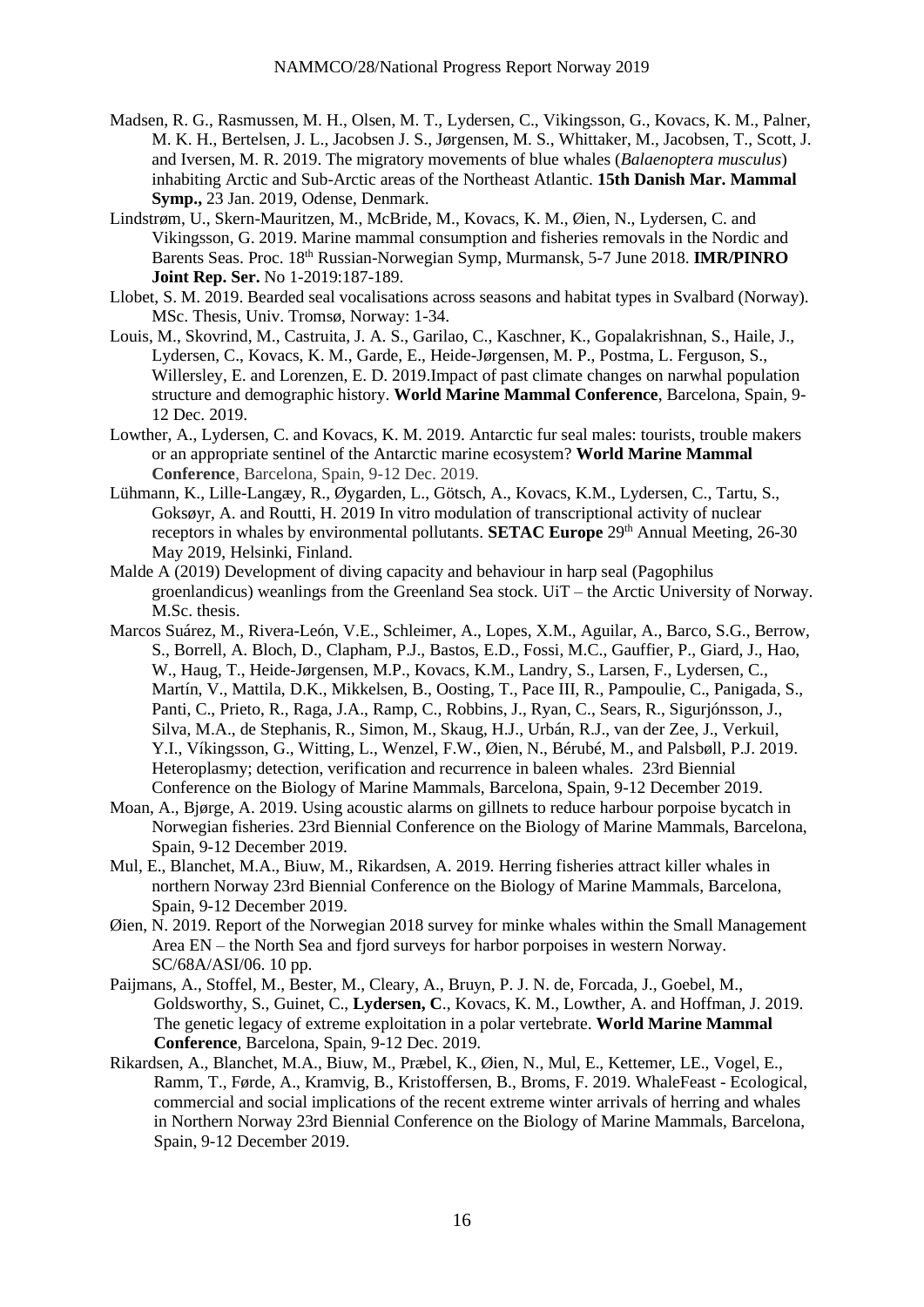- Ropert-Coudert, Y., Van de Putte, A. P., Bornemann, H., Charrassin, J-B., Danis, B., Hückstadt, L. A., Jonsen, I. D., Lea, M-A., Reisinger, R. R., Thompson, D., Torres; L., Trathan, P. N., Wotherspoon, S., Ainley, D. G., Alderman, R., Andrews-Goff, V., Arthur, B., Bester, M. N., Boehme, L., Bost, C-A., Boveng, P., Cleeland, J., Costa, D. P., Crawford, R., Rosa, L. D., de Bruyn, P. J. N., Delord, K., Descamps, S., Double, M., Fedak, M., Friedlander, A., Gales, N., Goebel, M., Guinet, C., Goldsworthy, S., Hinke, J., Jerosch, K., Kooyman, G. L., Kirkwood, R., Kovacs, K. M., Lawton, K., Lowther, A., Lydersen, C., Lyver, P., Makhado, A. B., Muelbert, M., Nachtsheim, D., Nordøy, E. S., Olmastroni, S., Phillips, R., Pistorius, P., Plötz, J., Pütz, K., Ratcliffe, N., Ryan, P. G., Santos, M., Southwell, C., Staniland, I., Takahashi, A., Tarroux, A., Trivelpiece, W., Weimerskirch, H., Wienecke, B., Raymond, B. & Hindell, M. A. 2019. Retrospective Analysis of Antarctic Tracking Data to identify areas of ecological significance in the Southern Ocean. **Dimensions of biodiversity: Scientific research to further the goals of IPBES**. Sci. Conf. CNRS-Paris, April 25-26, 2019.
- Roquet, F., Biuw, M., Block, B., Boehme, L., Cazau, D., Charrassin, J.-B., Costa, D., de Bruyn, N. P. J., Guinet, C., Hammill, M., Harcourt, R., Hindell, M., Hückstädt, L. A., Jeanniard du Dot, T., Kovacs, K. M., Lowther, A. D., Lydersen, C., McMahon, C., Muelbert, M. M. C., Ohshima, K. I., Picard, B., Reverdin, G., Stenson, G. B., Treasure, A,. M., Trites, A., Williams, G. D. and Fedak, M. A. 2019. Animal-borne instruments: Monitoring the physical and biogeochemical properties of the ocean using bio-logging technologies. **OceanObs'19,** Sept. 16-20, 2019. Honolulu, HI, USA.
- Schleimer, A., Aguilar, A., Barco, S. G., Degollado, E., Berrow, S., Bloch, D., Borrell, A., Fossi, M. C., Gauffier, P., Giard, J., Hau, W., Heide-Jørgensen, M. P., Kovacs, K. M., Landry, S., Larsen, F., Lydersen, C., Martin, V., Michaud, R., Mikkelsen, B., Pampoulie, C. S., Paningada, S., Panti, C., Prieto, R., Raga, J. A., Ramp, C., Rivera-Leon, V. E., Robbins, J., Ryan, C., Sears, R., Sigurjonsson, J., Silva, M., Simon, M., Stephanis. R. de, Urban, J., Vikinsson, G., Wenzel, F., Witting, L., Øien, N., Palsbøll, P. and Berube, M. 2019. Population structure characterised by high within-area relatedness in North Atlantic and Mediterranean Sea fin whales (*Balaenoptera physalus*). **World Marine Mammal Conference**, Barcelona, Spain, 9-12 Dec. 2019.
- Skovrind, M., Haile, J., Castruita, J. A. S., Westbury, M., Knudsen, S. W., Gopalakrishna, S., Louis, M., Heide-Jørgensen, M. P., Glazov, D., Meschersky, I., Rozhnov, V., Shpak, O., Tarasyan, K. K., Litovka, D., Chernetsky, A. D., Krasnova, V. V., Ferguson, S., Postma, L., Kovacs, K. M., Lydersen, C., Kashner, K., Garialo, C., Dalen, L. and Lorenzen, E. 2019. Pan-Arctic population structuring and demographic history of belugas inferred from mitochondrial genomes. **World Marine Mammal Conference**, Barcelona, Spain, 9-12 Dec. 2019.
- Smout,S., De La Vega, C., Jeffreys, R., Stenson, G., Frie, A.K., Kershaw, J. 2019. Analysis of Growth Layer Groups in harp seal (Pagophilus groenlandicus) teeth reveals temporal changes in Stable Isotope ratios. 23rd Biennial Conference on the Biology of Marine Mammals, Barcelona, Spain, 9-12 December 2019.
- Solvang, H., Haug, T. and Øien, N. 2019. Recent development in temporal and geographical variation in body condition of common minke whales (*Balaenoptera acutorostrata acutorostrata*) in the Northeast Atlantic. IWC SC/68A/EM/02. 17 pp.
- Stafford, K. M., Kovacs, K. M., Lydersen, C. and Wiig, Ø. 2019. Extreme diversity in the songs of Spitsbergen's bowhead whales. **Fram Forum 2019**, In Brief: 98-99.
- Stenson, G.B. and Haug, T. 2019. Harp seals: Monitors of change in differing ecosystems. 2019 IMBeR Open Science Conference, Brest, France, 17-21 June.
- Suarez, M., Rivera-Leon, V. E., Schleimer, A., Lopes, X. L., Aguilar, A., Barco, S. G., Berrow, S., Borrell, A., Bloch, D., Clapham, P., Degollado-Bastos, E., Fossi, M. C., Gauffier, P., Giard, J., Hao, W., Haug, T., Heide-Jørgensen, M. P., Kovacs, K. M., Landry, S., Larsen, F., **Lydersen, C**., Martin, V., Mattila, D., Mikkelsen, B., Oosting, T., Pace, R. M., Pampoulie, C. S., Panigada, S., Panti, C., Prieto, R., Raga, J. A., Ramp, C., Robbins, J., Ryan, C., Sears, R., Sigurjonsson, J., Silva, M., Simon, M., Stephanis, R. de, Skaug, H. J., Urban, J., Zee, J. van der, Verkuil, Y. I., Vikingsson, G., Witting, L., Wenzel, F., Øien, N., Berube, M. and Palsbøll, P. 2019. Heteroplasmy; detection, verification and recurrence in baleen whales. **World Marine Mammal Conference**, Barcelona, Spain, 9-12 Dec. 2019.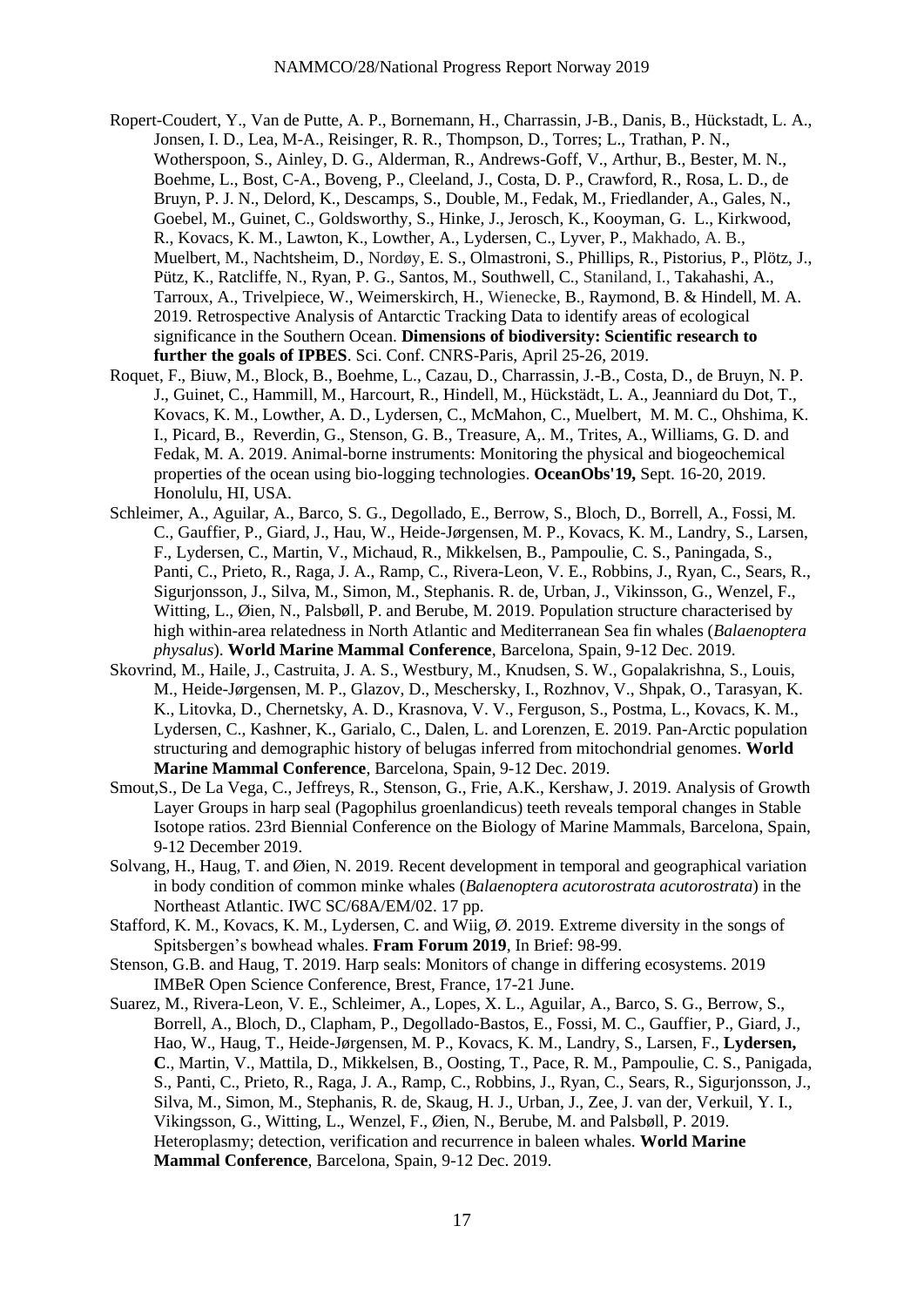- Ullmann J (2019) The respiratory physiology of the harp seal (Pagophilus groenlandicus). Total lung capacity, anatomical dead spce, and ventilator response to exercise and diving. UiT – the Arctic University of Norway. M.Sc, thesis.
- Ullmann, J., Biuw, M., Blanchet, MA., Acquarone, M., Folkow, L. 2019. The respiratory physiology of the harp seal (Pagophilus groenlandicus): Total lung capacity, anatomical dead space, and ventilatory response to exercise. 23rd Biennial Conference on the Biology of Marine Mammals, Barcelona, Spain, 9-12 December 2019.
- Vaquié-Garcia, J., Lydersen, C., Marques, T. A., Andersen, M. and Kovacs, K. M. 2019. First abundance estimate of the Svalbard white whale population, *Delphinapterus leucas*, Norway. **[2nd Int. Workshop Beluga Whale Res. & Conserv.](https://www.iaaam.org/events/2018/9/11/2nd-international-workshop-on-beluga-whale-research-and-conservation-march-12-14-2019)** March 12-14, 201**9**, **Mystic Aquarium, Mystic, CT, USA. Also presented at World Marine Mammal Conference**, Barcelona, Spain, 9-12 Dec. 2019.
- Viberg, K., Lühmann, K., Lille-Langøy, R., Øygarden, L., Kovacs, K. M., Lydersen, C., Karlsen, O. A., Routti, H. and Goksøyr, A. 2019. *In vitro* modulation of transcriptional activity in nuclear receptors of fin and blue whales by environmental pollutants. **20th International Symposium on Pollutant Responses in Marine Organisms (PRIMO20),** May 19-22, 2019 Charleston, SC, USA.
- Vogel, E., Rikardsen, A., Øien, N., Similä, T., Mul, E., Biuw, M., Kettemer, LE., Strøm, J., Blanchet, MA. 2019. Impact of herring spawning events on killer whale migratory behaviour. 23rd Biennial Conference on the Biology of Marine Mammals, Barcelona, Spain, 9-12 December 2019.

# **VI APPENDIX 1 – CATCH DATA**

### **Sealing**

### Harp and hooded seals

Norwegian catches in the Greenland Sea (West Ice) in 2019 was taken by 2 vessels, whereas no Russian seal vessels participated in the area. Due to the uncertain status for Greenland Sea hooded seals, no animals of the species were permitted taken in the ordinary hunt operations in 2019. Only 22 animals (whereof 14 were pups) were taken for scientific purposes. In addition, one adult hooded seal was taken in the ordinary hunt, presumably because it was misidentified (as a harp seal) before being shot. The 2019 TAC for harp seals in the Greenland Sea was set at 26 000 1+ animals (where 2 pups balance one 1+ animal), i.e. the removal level that would reduce the population with 30% over the next 15 year's period.

A possible reduction in harp seal pup production in the White Sea may have prevailed after 2003. Due to concern over this, ICES recommended that removals be restricted to the estimated sustainable equilibrium level of 10,090 1+ animals (where 2 pups balance one 1+ animal) in the White and Barents Sea in 2019. The Joint Norwegian-Russian Fisheries Commission (JNRFC) supported this ICES recommendation and Russia allots 7,000 harp seals to Norway for removals.

Table VI.I shows the Norwegian catches of harp and hooded seals in 2019. The total quotas given were not fulfilled in any area: In the West Ice, only 22% of the given harp seal quota was taken. A ban implemented on all pup catches prevented Russian hunt in the White Sea during the period 2009-2013. This ban was removed before the 2014 season. Unfortunately, however, the availability of ice was too restricted to permit sealing, resulting in no commercial Russian harp seal catches in the White Sea in 2015-2019. However, one Norwegian vessel, hunting in the southeastern Barents Sea (the East Ice) in 2019, took a total og 602 (including 34 pups) harp seals. This represented only 6% of the identified sustainable level.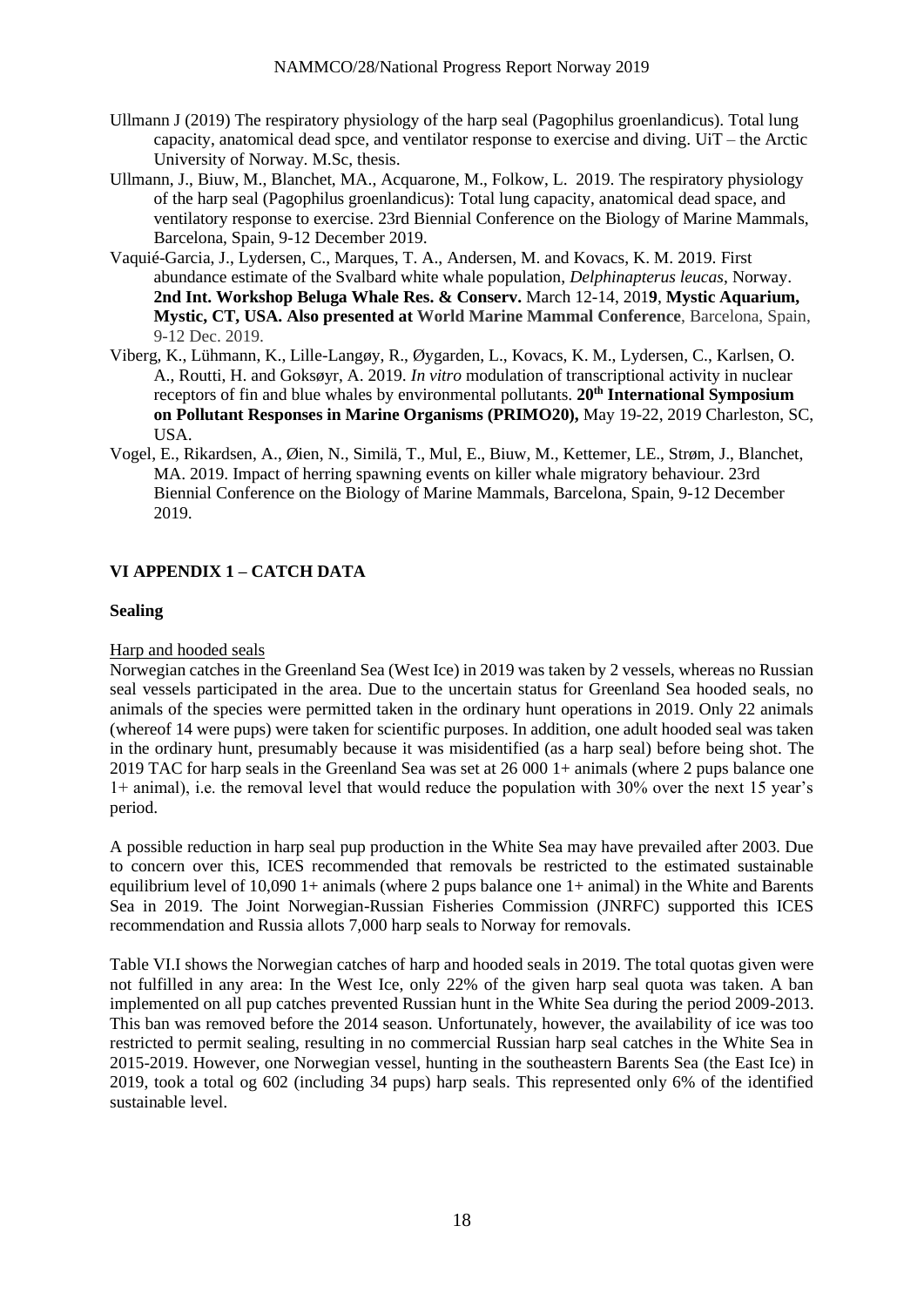| Catching area: | The West Ice |       |       | The East Ice |     |       |  |
|----------------|--------------|-------|-------|--------------|-----|-------|--|
| <b>Species</b> | Pups         | $+$   | Total | Pups         | $+$ | Total |  |
|                |              |       |       |              |     |       |  |
| Harp seals     | 2,168        | 3,636 | 5,804 | 34           | 568 | 602   |  |
| Hooded seals   | 14           |       | າາ    |              |     |       |  |

**Table VI.1. Norwegian catches of harp and hooded seals in 2019. 1+ means one year old or older seals.**

## Coastal seals

In 2003-2009, total annual **harbor seal** hunting quotas ranged between 704 and 989 animals, while annual catches were 538-905 harbor seals. In 2010-2018, annual harbor seal quotas ranged between 425 and 485 animals, while annual catches were 159-511 harbor seals. In 2019, the quota was 476 harbor seals and 448 were taken in the hunt.

In 2003-2011, recommended quotas on **grey seals** were 355-460 animals but set annual quotas were 1040-1536. Annual catches ranged between 111 and 516 grey seals in that period. Set grey seals quotas were 460 animals in 2012-2014, but due to observations of declines in grey seal pup production the quotas were reduced to 315 grey seals in 2015, 210 animals in 2016-2017 and 200 animals in 2018. Annual catches were 33-216 grey seals in 2012-2018. In 2019, the catch quota was again 200 animals and 58 grey seals were taken.

### Seals in Svalbard

In 2003-2018, total annual **ringed seal** catches in Svalbard ranged between 15 and 78 animals. In 2019, 69 ringed seals were taken in the hunt. In addition, 4 ringed seals were shot in North Norway.

The number of **bearded seals** taken annually in Svalbard in 2003-2018 ranged between 2 and 34 animals, and the number taken in the 2019 hunt was 11 bearded seals.

# **Whaling**

After a temporary suspension, the traditional small type Norwegian **minke whaling** was again permitted in 1993 and quotas were implemented based on the Revised Management Procedure (RMP) developed by the International Whaling Commission's (IWC) Scientific Committee. The RMP allocates catch quotas to specific management areas. There are five such management areas within the region of interest to Norwegian whalers. The present areas are a revision of the original implementation and introduced by the IWC/SC at their Implementation Review of North Atlantic minke whales conducted at the 2003 Annual Meeting and later kept at the Implementation Reviews made in 2008 and 2014-2017. The areas are (1) the Svalbard-Bear Island area (coded ES), (2) the eastern Barents Sea (EB), (3) the Norwegian Sea and coastal zones off North Norway, including the Lofoten area (EW), (4) the North Sea (EN) and (5) the western Norwegian Sea-Jan Mayen area (CM).

In total, 12 vessels participated in the 2019 season of whaling and the catching period was 1 April to 20 September. Table VI.2 shows the number of minke whales taken by area in the 2019 season. The quotas are given as six-year block quotas but is not fully utilised in all areas. There are several reasons for that, including problems with processing the catches and accessing remote areas like the Jan Mayen area and the eastern Barents Sea. Unused quotas can be transferred to the following year. The present quota period is 2016-2021. The calculated annual basic quota for this period is 710 animals within Medium Area E and 170 whales within the Small Area CM, giving a total of 880 minke whales. The total catch in the 2019 season was 429 whales and the quota for 2019 was set to 1278 minke whales, including transferred unused catches in the E area.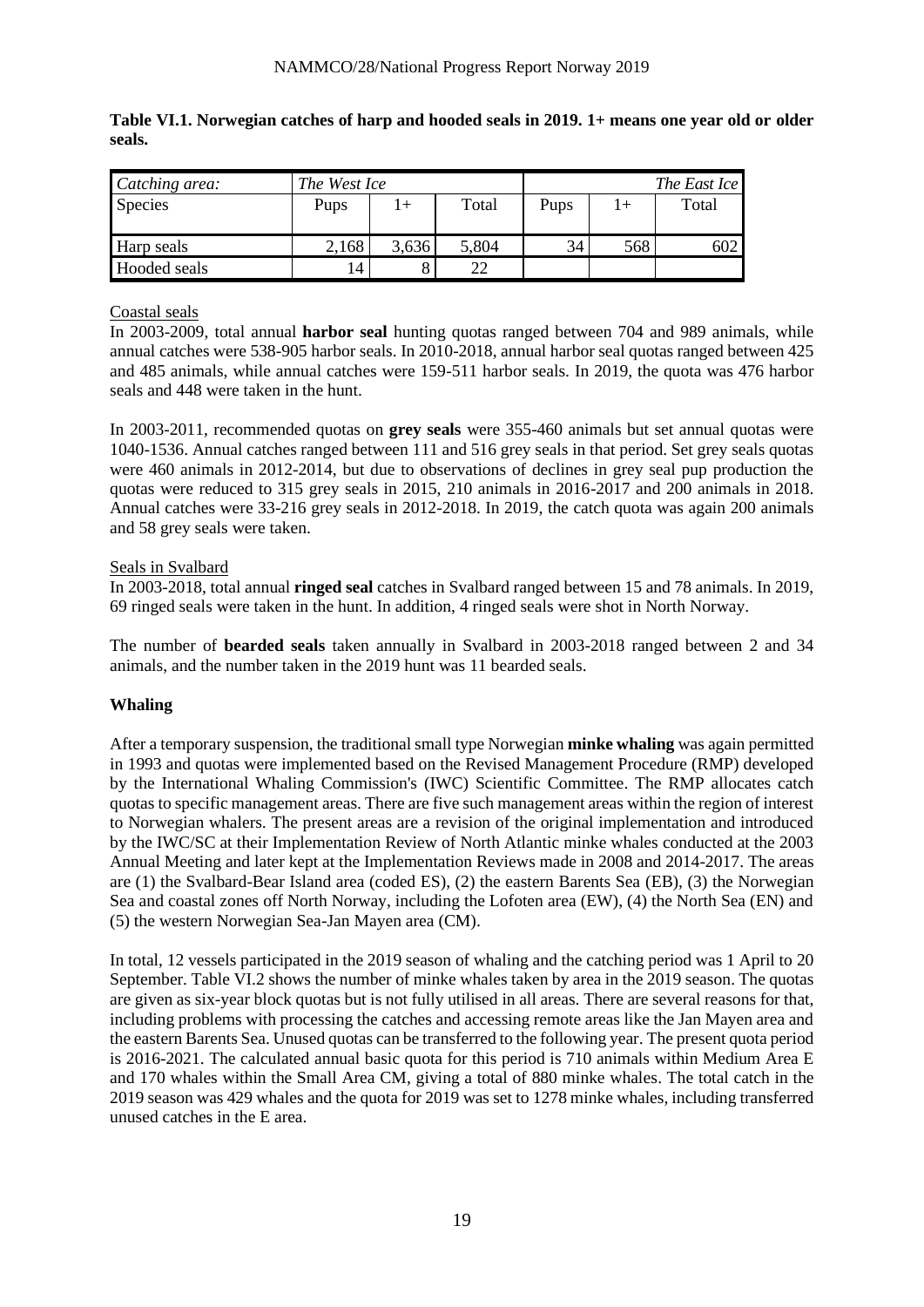| 2019              | Management area |                 |     |    |         |       |  |  |
|-------------------|-----------------|-----------------|-----|----|---------|-------|--|--|
| Small-type        | EB              | EN              | ES  | EW | CМ      | Total |  |  |
| whaling           |                 |                 |     |    |         |       |  |  |
| <b>Catch</b>      | 110             | $\bigcap$<br>ر_ | 241 | 75 | ν       | 429   |  |  |
| <b>Quota</b>      | 1108            |                 |     |    | 170     | 1278  |  |  |
| <b>Stock area</b> | Eastern         |                 |     |    | Central |       |  |  |

### **Table VI.2. Quotas and catches of minke whales in 2019 by management area as defined in RMP.**

# **VII APPENDIX 2 – BY-CATCH DATA (***Arne Bjørge, IMR***)**

### *Bycatch of harbour porpoises, grey and harbour seals*

Harbour porpoises, harbour and grey seals are incidentally caught in coastal gillnet fisheries, and the total annual bycatches of the three species are assumed to be in the order of 3000, 600 and 500 animals, respectively. Large-mesh, bottom-set gillnets for cod and monkfish in the Norwegian coastal zone constitute most of these bycatches. Data collection for monitoring marine mammal bycatches in these two fisheries continued in 2019. Revised estimates of harbour porpoise bycatch for the period 2006- 2008 and new estimates for the entire period 2006-2018 have been submitted for *peer review*  publication.

Figure 1 shows the estimated total yearly harbour porpoise bycatch in all gillnet fisheries from 2006 to 2018, including estimates using catch landed and days at sea as proxies for fishing effort. The catchbased estimates were consistently lower than the corresponding days at sea-based estimates, except in 2017, when the catch-based stratified ratio estimate was slightly higher. There was great variation in the magnitude of the yearly estimates, with estimates ranging from 1151 to 6144 porpoises per year. However, the yearly estimates from the four approaches shown in Figure 1 agreed fairly well and were not significantly different. The total yearly bycatch has decreased since 2008, when it was at the highest. The bycatch estimates for 2014 to 2017 on the other hand were particularly low. In 2018 however, the bycatch was again higher than in the preceding four years.

Averaging the yearly bycatch estimates gave an annual mortality of 2,571 porpoises (using catch as effort, 95% CI 2,131 – 2,831) and 2,886 porpoises (using days at sea as effort, 95% CI 2,576 – 3,142) for the stratified ratio estimator. For the best GAM the corresponding estimates were 2,358 porpoises (using catch as effort,  $95\%$  CI 1,991 – 4,119) and 2,609 harbour porpoises (using days at sea as effort, 95% CI 2,114 – 3,942). The four estimates were not significantly different.